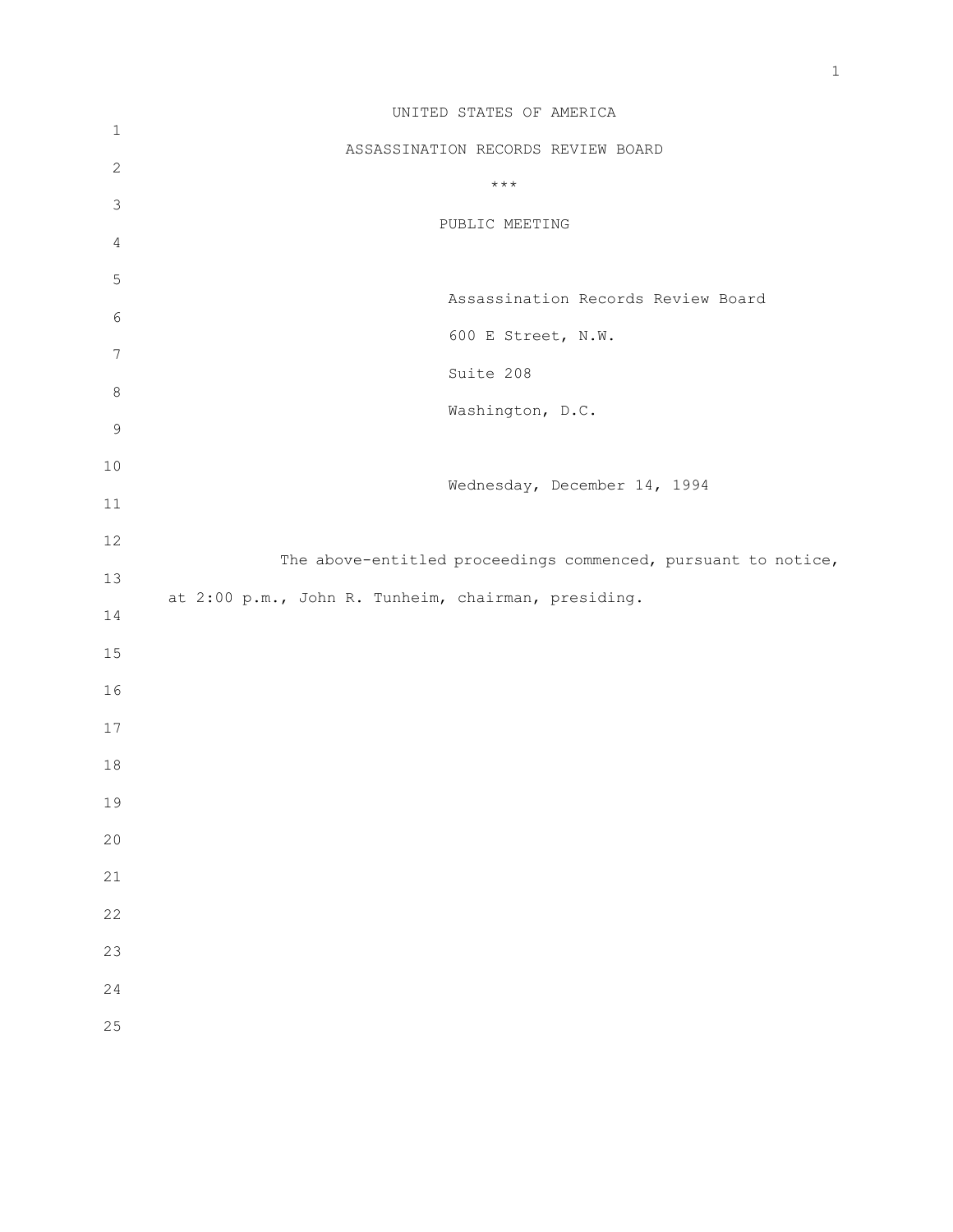|              | PRESENT FOR ASSASSINATION RECORDS REVIEW BOARD:               |
|--------------|---------------------------------------------------------------|
| $\mathbf 1$  | JOHN R. TUNHEIM, Chairman                                     |
| $\mathbf{2}$ |                                                               |
| 3            | HENRY F. GRAFF, Member                                        |
| 4            | KERMIT L. HALL, Member                                        |
| $\mathsf S$  | WILLIAM L. JOYCE, Member                                      |
|              | ANNA K. NELSON, Member                                        |
| 6            | DAVID G. MARWELL, Executive Director                          |
| 7            |                                                               |
| 8            | PRESENT FOR THE NATIONAL ARCHIVES AND RECORDS ADMINISTRATION: |
| $\mathsf 9$  |                                                               |
| 10           | MIRIAN NISBET                                                 |
| 11           | MICHAEL MCREYNOLDS                                            |
| 12           | STEVE TILLEY                                                  |
|              |                                                               |
| 13           |                                                               |
| 14           |                                                               |
| 15           |                                                               |
| 16           |                                                               |
| 17           |                                                               |
| 18           |                                                               |
| 19           |                                                               |
|              |                                                               |
| 20           |                                                               |
| 21           |                                                               |
| 22           |                                                               |
| 23           |                                                               |
| 24           |                                                               |
| 25           |                                                               |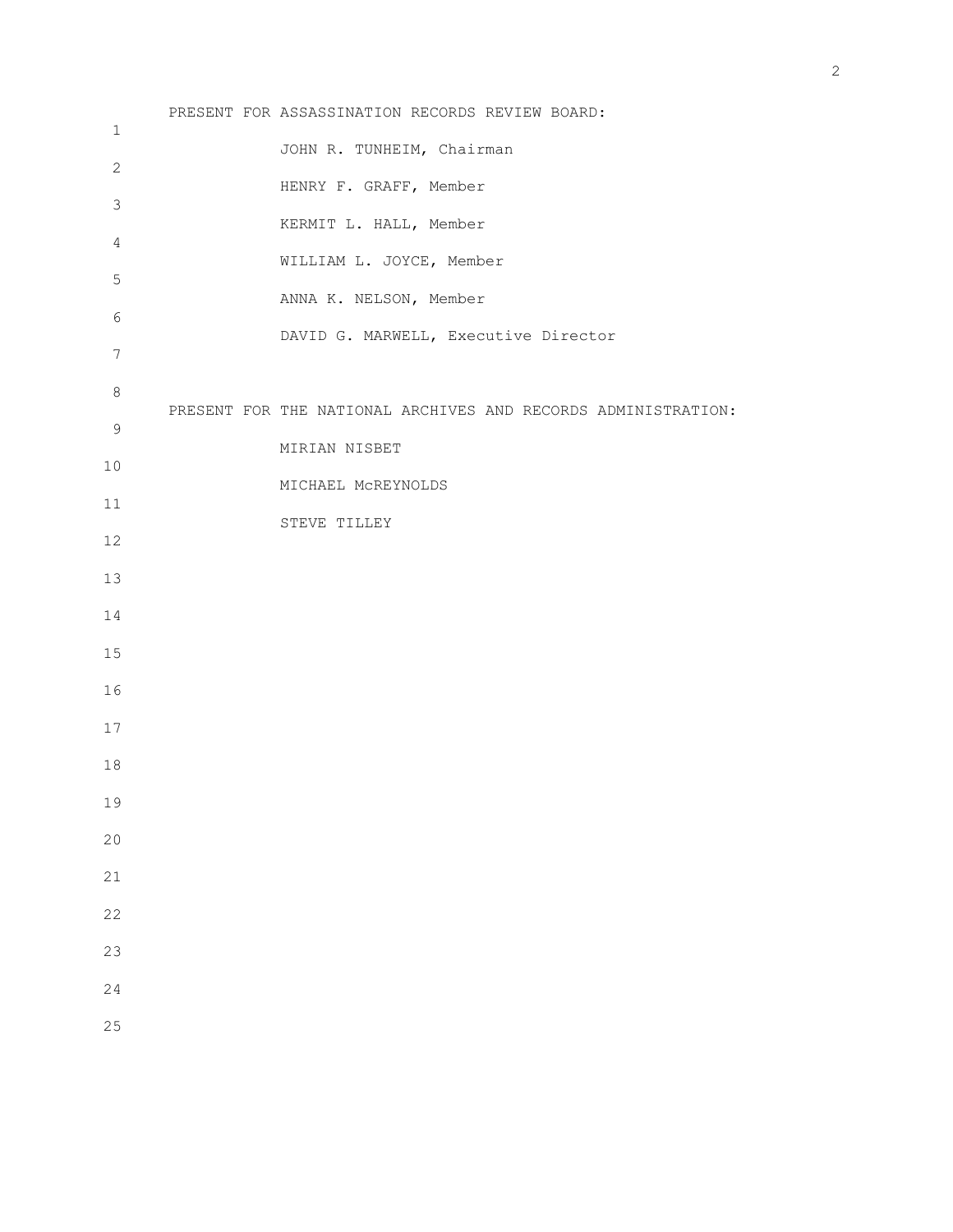[2:00 p.m.]

3 CHAIRMAN TUNHEIM: I will call to order this meeting of the Assassination Records Review Board and welcome everyone here today to this public meeting.

6 7 8 9 10 Several items that we are going to address today: First, after some brief announcements, we are going to have a briefing from the National Archives and Records Administration on the issue of artifacts and whether artifacts should be included in our definition of assassination records. And we are also going to have an update from Steve Tilley on the changes that have been made to the JFK collection at the National Archives.

12 13 14 We have, since our last public meeting, held two public hearings as a board. The first of those was held in Washington in October, a meeting devoted to examining advice from individuals on how we should define the term "assassination record."

16 17 18 19 It was a very helpful hearing from the Board's standpoint, and we are working on that definition. Hopefully, we will be ready to have a public meeting late in January, the 25th or the 26th, at which we will debate and arrive at a conclusion on how we plan to define the term "assassination record." We set that as the deadline for ourselves.

21 22 23 24 We also held a public hearing last month in Dallas and -- addressing both the issue of what is an assassination record and, probably more importantly for that location, where assassination records can be located that this Board should be seeking. That also was a very helpful hearing from the Board's standpoint.

25

20

1

2

4

5

11

15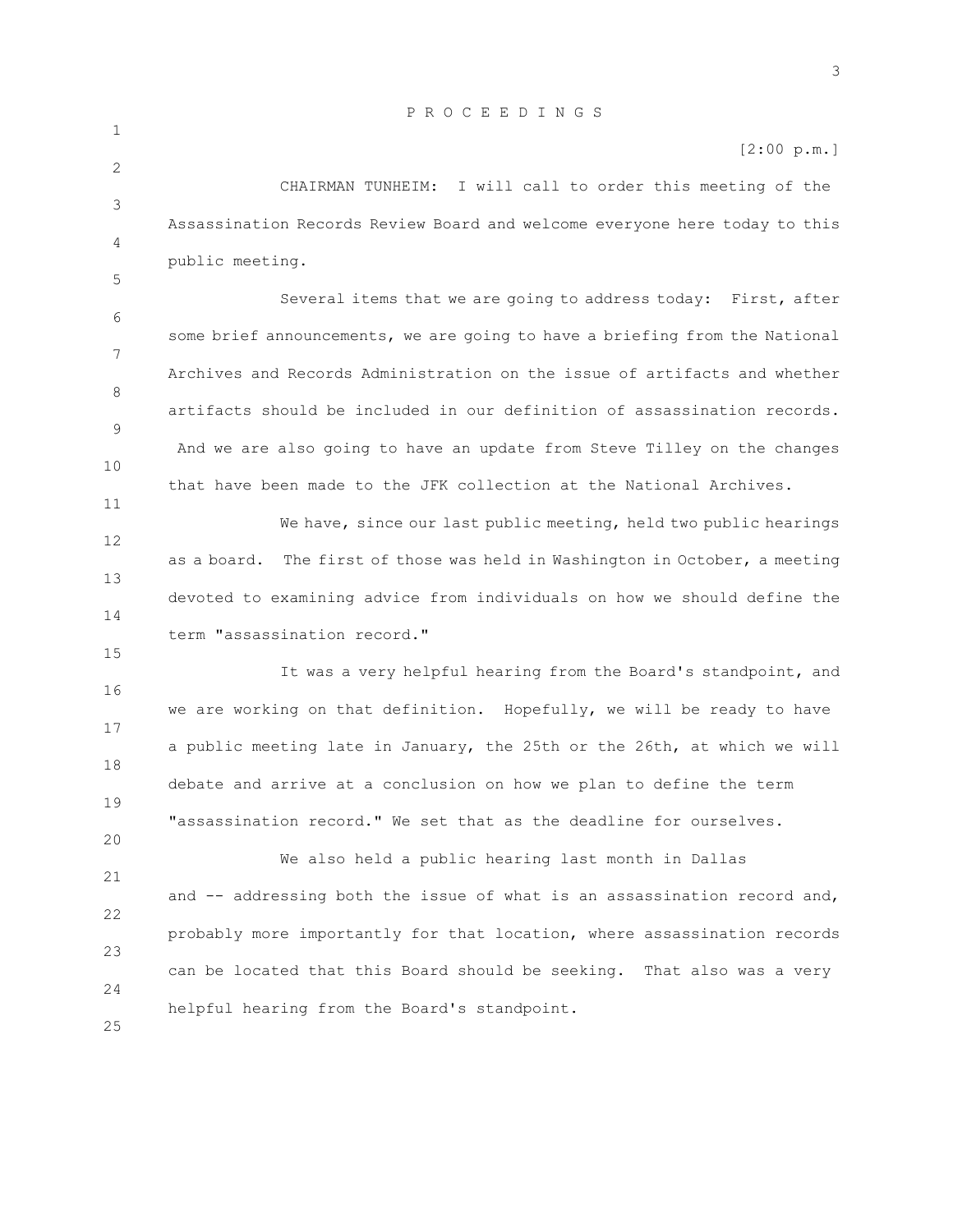It was a lengthy hearing, a lot of interest, a lot of people attended and provided us with testimony.

1

2

8

11

17

21

23

3 4 5 6 7 Before we go into the substance of today's meeting, a couple of things. We are not tape recording today's meeting like we have past meetings. We are having the meeting transcribed, however; so since we are operating without a microphone system, I would appreciate everyone speaking loudly, particularly our witnesses, providing your name and spell it so that it can be adequately transcribed.

9 10 I would like to ask our executive director, David Marwell, to give us a brief update on the staffing decisions that have been made in the last month for the board.

12 13 14 15 16 MR. MARWELL: Since the last public meeting, we have five additional staff members. Four of them are here in the room right now. I would ask them to identify themselves as I call their name: Tracy Shycoff -- in order of their joining the staff. She is our administrative officer who had been the administrative officer for the AIDS Commission before that went out of business and before she joined the Review Board.

18 19 20 Tom Samaluk back here; Tom was an Assistant Attorney General and director of communications for the Attorney General's office in the State of Massachusetts before he joined our office. He has the responsibility for our present public affairs program.

22 Cheryl Walter was the general counsel for the National Security Archive and is our general counsel.

24 25 And Jerry Gunn was with the law firm of Covington & Burling. He will be running our review and analysis program.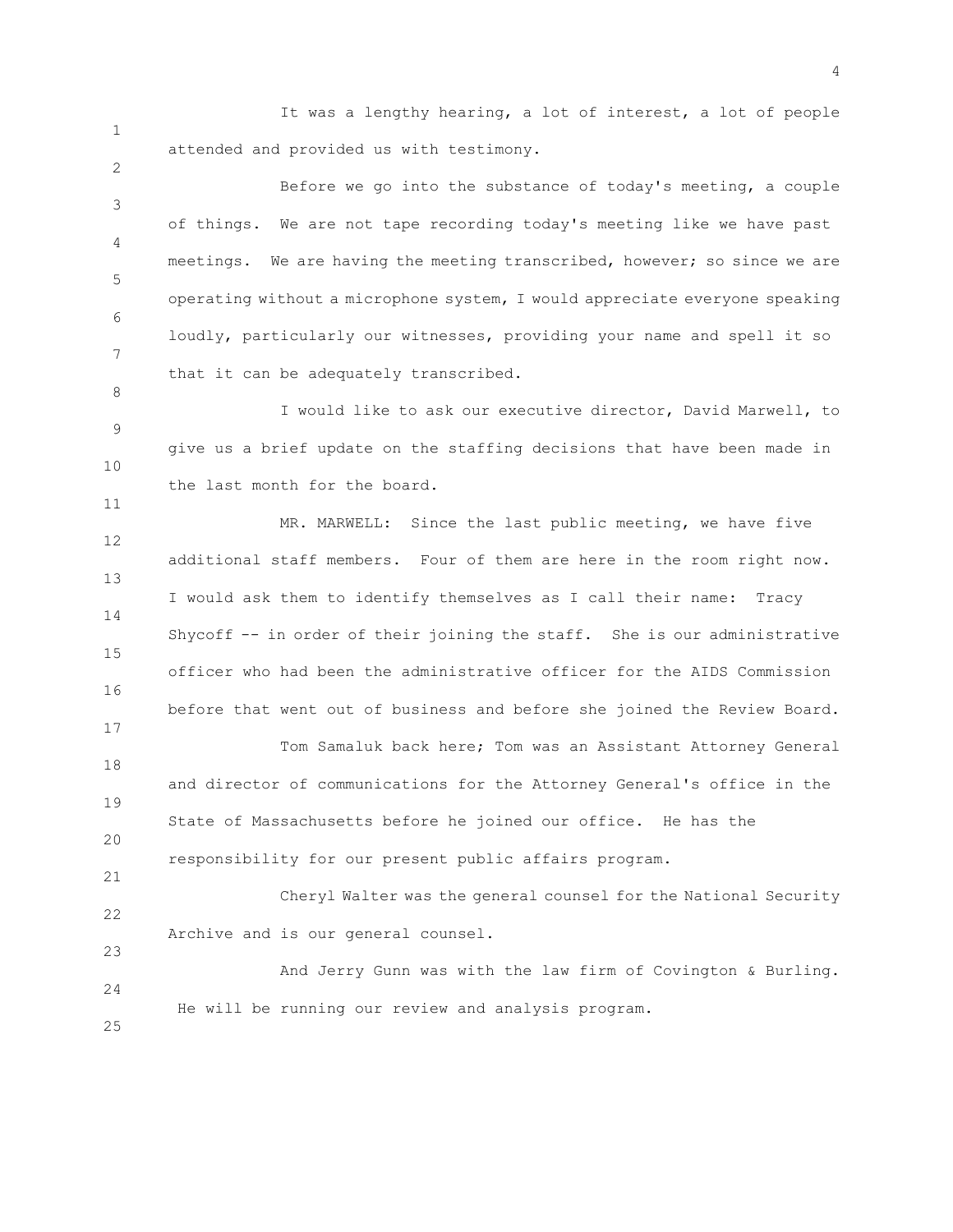1 2 3 Kevin Tiernen, I think is still down in the lobby of the building, to help guests get through security. Kevin had been with the National Archives and was involved with the review of the HSCA records and is our first staff analyst.

5 6 In addition to that, we have made, I believe, five additional decisions. I would like to introduce those people when they come on board; so at the next public meeting, we will announce their hires.

8 9 10 11 12 13 14 CHAIRMAN TUNHEIM: Thank you. Let me also acknowledge the Board has been meeting yesterday and earlier today and basically being briefed on a wide range of housekeeping-related matters in advance of our public meeting today. It is our hope as a Board that we can actually begin the review process, the review of documents by February or March of 1995. We are looking forward to beginning this process and actually very anxious to be in the process, look forward to providing you all with notice about that.

16 Any Board members have additional statements to make before we begin?

[No response.]

4

7

15

17

18

19 20 21 CHAIRMAN TUNHEIM: Okay. I would like to call on the representatives of the National Archives and Records Administration to provide us with a briefing on the artifacts issue. Welcome.

22 23 24 25 MS. NISBET: I am Miriam Nisbet, special counsel to the Archivist of the United States. With me is Michael McReynolds, director of the Textual Reference Division at the National Archives; and, additionally, should we need to get into this, Steve Tilley who is very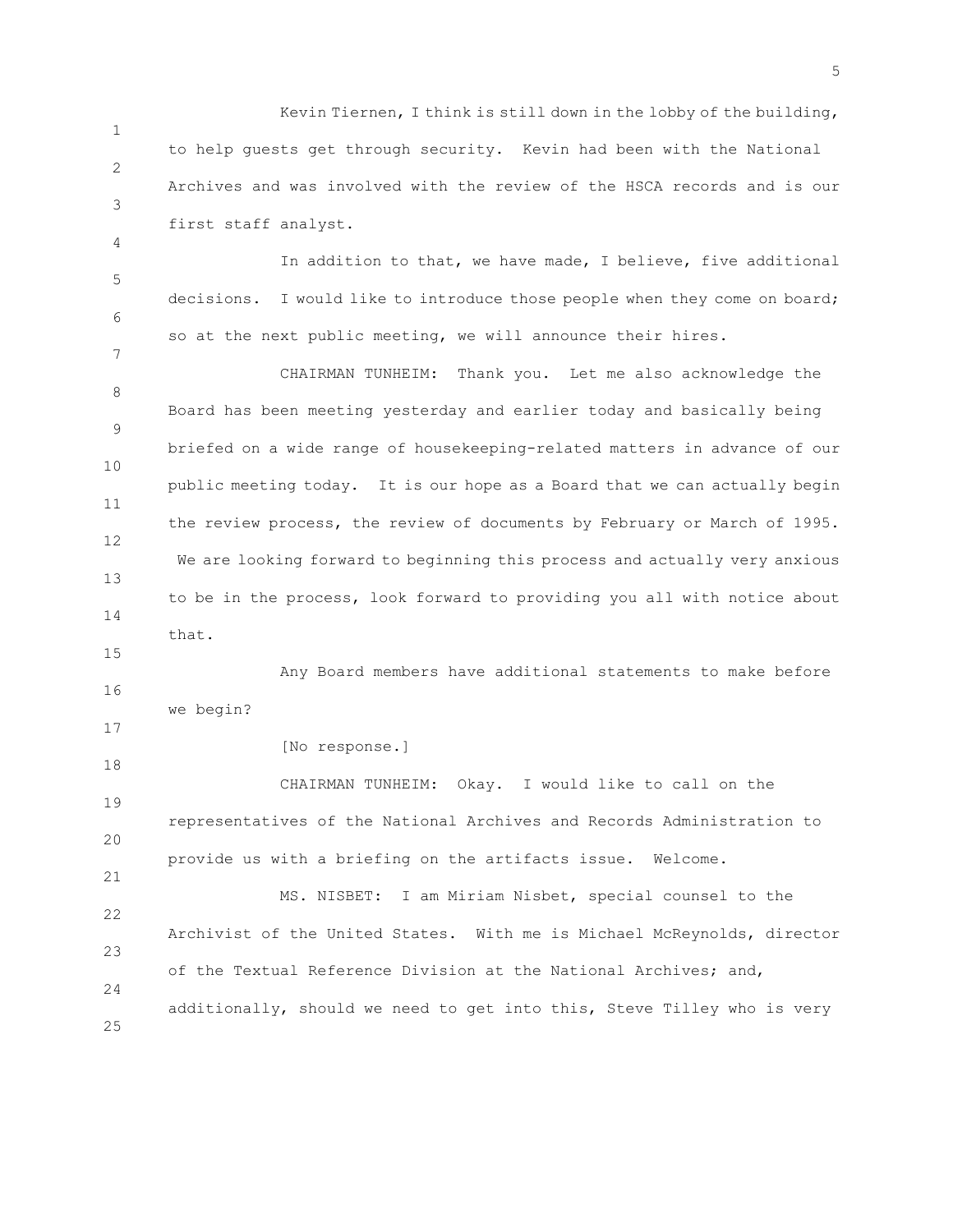well known to you as NARA's JFK liaison.

1

7

19

22

2 3 4 5 6 We asked to address the Board on the issue of artifacts because we have quite a bit of experience and history with artifacts and objects that are preserved at the National Archives for historical purposes. These include a wide range of objects of all different kinds, including, of course, the materials considered by the Warren Commission and that which came to the National Archives in 1966.

8 9 10 11 12 13 14 15 16 17 18 Very briefly, the position of the National Archives has been and remains that objects or artifacts are not records within the meaning of the various records laws. We believe this is the correct interpretation, for example, of the Federal Records Act. The Federal Records Act at 44 USC Section 3301 defines records as all books, papers, maps, photographs, machine-readable materials or other documentary materials regardless of physical form or characteristics; and then goes on to explain that for the Federal Records Act, these are terms that were made or received by the Federal Government, by agencies in the transaction of their business, that are preserved or appropriate for preservation of evidence of the agency's activities, operations and so on or because of the informational value of them, the data in those materials.

20 21 We think that key parts of that definition for purposes of the discussion of artifacts are the words "documentary materials" and "informational value."

23 24 25 We believe that the intended coverage of the Federal Records Act, like the Assassination Records Collection Act, like the Freedom of Information Act really is of documentary materials; media that record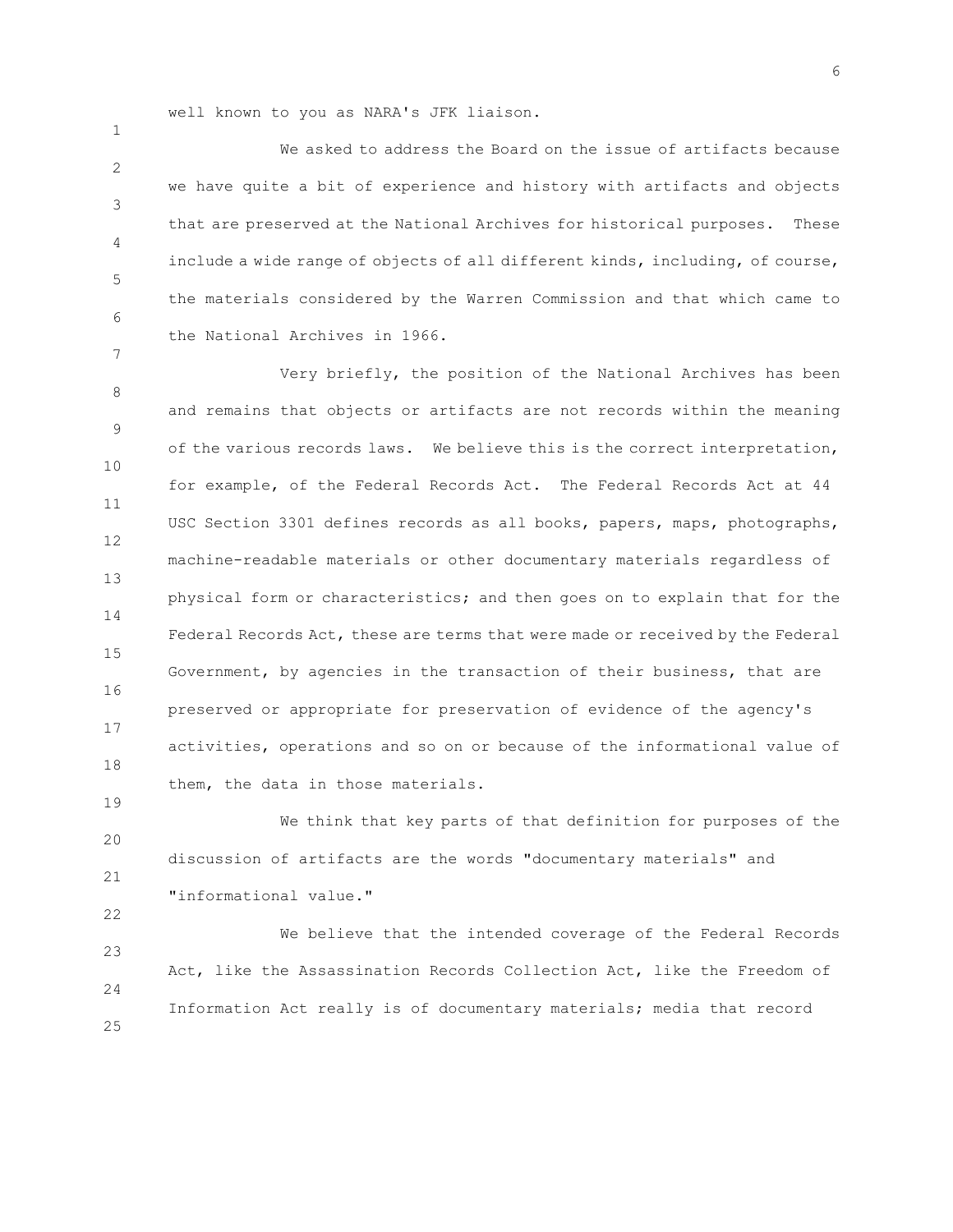1 2 information. Certainly objects -- artifacts are of informational value, but we think that we are really looking for, in terms of records, something on which information is recorded. Some media on which information is recorded.

3

4

10

14

5 6 7 8 9 We also think this is a practical common sense approach, again to those laws that deal with giving citizens access to government information by allowing for copies of records; and as a practical matter, it would be very difficult to imagine how you can make a copy of an object. You can certainly make copies of photographs, copies of descriptions of objects; but not the objects themselves.

11 12 13 There really are a couple of different bases for our position. One of them is legal in the sense we are looking at the actual words of the statute trying to figure out what those words mean; but additionally, basing the legal considerations on court cases.

15 16 17 18 19 20 21 22 Believe it or not, we are only aware of two cases that have actually addressed this particular issue. One, a very, very early case testing the old version of the Freedom of Information Act was a 1971 United States District Court case -- I have a copy of it I would like to leave with the Board -- that actually was testing some of the same materials that you all are concerned with. The request there was for a number of the Warren Commission materials, a bullet, the shirt President Kennedy wore when he was shot, fragments, metal fragments removed from his body.

23 24 25 The court in that case concluded -- looking at again the statute, looking at the definition, looking at the dictionary for some guidance -- concluded that objects were not records; that was the holding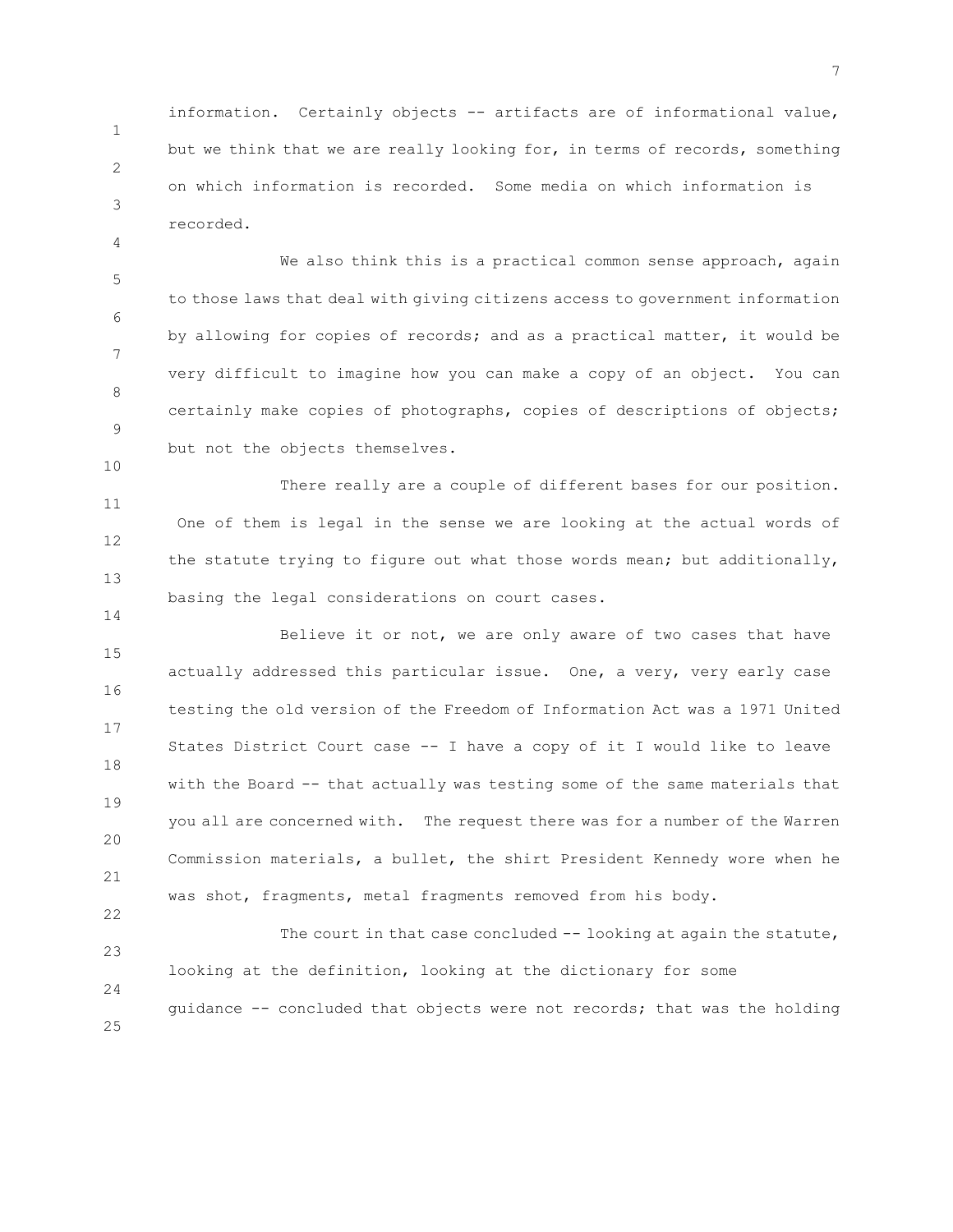of the case.

1

2 3 4 5 6 7 8 Surprisingly enough, there has not been another decision from 1971 until 1994. During that period of time, the position of the government has been that objects were not records. I would like to point out that this has been the position not just of the National Archives but really across-the-board with government agencies. I was at the Department of Justice for 15 years in the Office of Information and Privacy. That has been the consistent policy of the government through all of this time.

9 10 11 12 13 14 15 16 17 18 The 1994 case I mentioned -- again I have a copy here for the Board -- without very much discussion simply concluded exactly the same way that the 1971 case did; and that was, in that case, the request involved a request for the -- they were seeking access to a piece of computer hardware. The court concluded that that was not a record for purposes of the Freedom of Information Act. I wouldn't suggest that a dearth of court cases on this issue was determinative in any way; but I think it perhaps illustrates that there has been very, very much a general acceptance of and perhaps a comfort level with this particular position and policy of the government during all this time.

19 20 21 22 23 24 25 I mention -- those are legal considerations. The National Archives also has a very serious concern in terms of preservation that underlies this policy. I think in your consideration, it is very important for you to remember and keep in mind that any decision that would exclude objects in the definition of assassination records does not mean that the materials the National Archives has, these objects, for example, from the Warren Commission, that they are not available to the public. They are,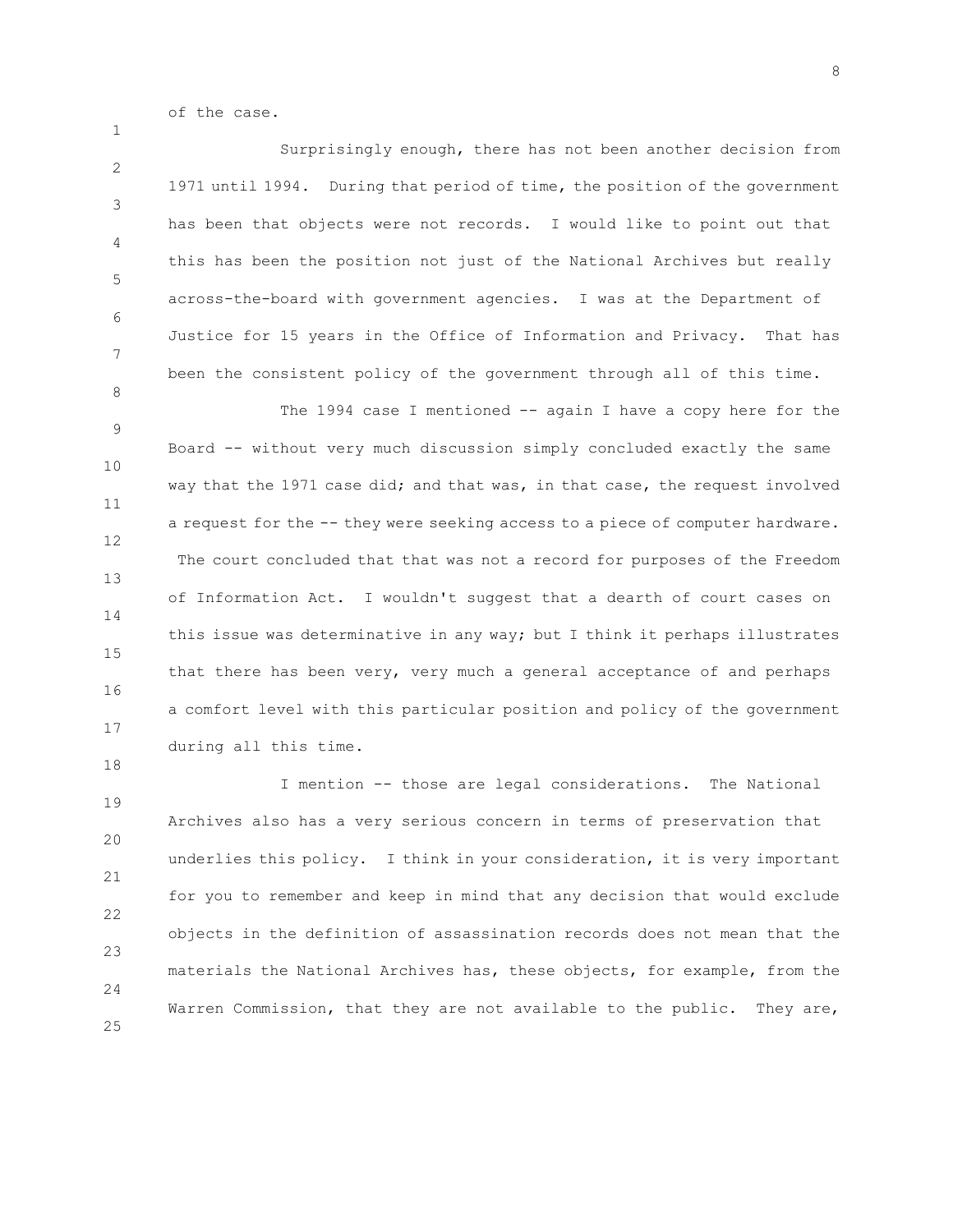and they have been available; so there is nothing -- there is nothing about excluding them from the definition that means people are not going to have access to them.

1

2

3

19

4 5 6 7 8 9 10 11 12 13 14 15 16 17 18 The policy of the National Archives has, however -- and we certainly want to be very clear about this -- that there is limited access to these materials, and that is based upon a concern for long-term preservation of these particular items, there was a time when anyone who came in, whether it was a group of high school students or anyone just walking in off the street, was able to look at the Warren Commission items that came to the National Archives; and in the mid-1980s, as Mike will explain in more detail, we determined that in order to preserve these objects, we simply were not going to be able to accommodate that kind of an access. Consequently, the policy changed to one in which the materials would be available to researchers when they could not satisfy their research needs through looking at photographs, descriptions from the materials that were available to them; and that simple viewing of an object would in fact enhance and help them in their research. Under those circumstances, the materials were made available; they are carefully handled by the staff of the National Archives.

20 21 22 23 24 25 There also -- and I am only mentioning this again in an effort to just give you some of the background on this -- there were some concerns that the staff at the National Archives was spending an inordinate amount of time showing objects to people; and we found, in fact, that most people coming in to look at these objects were doing so really out of curiosity. They were not researchers, they were not there for a research purpose;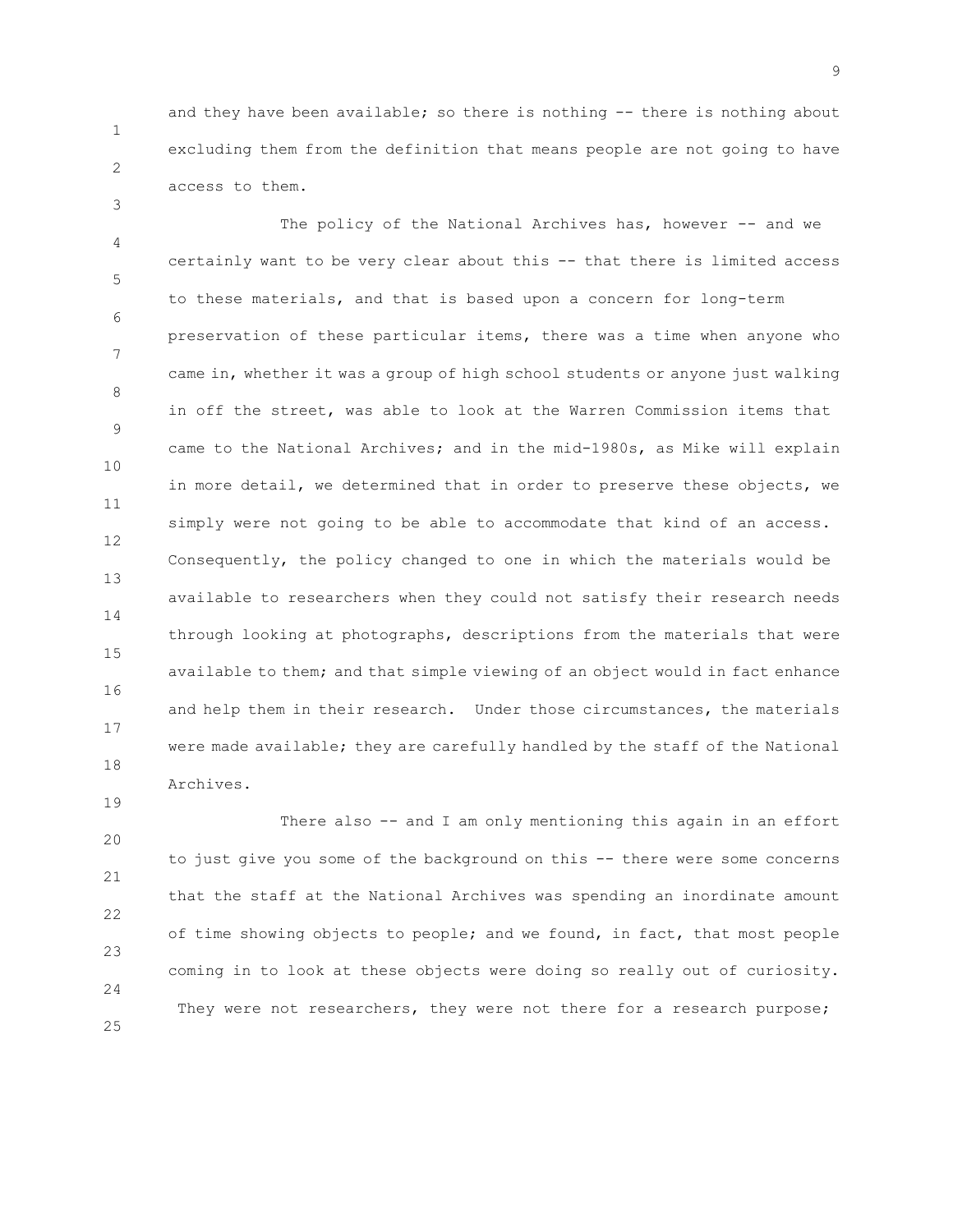1 2 but they merely wanted to see the objects which is all perfectly well and good; but again it was the continuing handling of the objects and the staff time that was a concern.

4 5 6 That is not the primary consideration the National Archives has. It is really concern for the fragility of these items which we have understood over time to be imperilled by continual handling. I would like to let Mike speak to a bit from his personal experience.

BRIEFING BY MICHAEL McREYNOLDS

3

7

8

13

18

22

9 10 11 12 MR. McREYNOLDS: I am Mike McReynolds, director of the Textual Reference Division of the National Archives, responsible for the reference service to the records and artifacts of the Warren Commission. I will speak briefly on the archival considerations related to preservation and reference service.

14 15 16 17 There are two separate archival processes, but they are entwined. The National Archives for a number of years was concerned about the preservation of the Warren Commission artifacts; and over the years we talked with various Smithsonian preservationists whose advice was to leave the objects alone in their present state.

19 20 21 When we began the preparation for moving records to our new building in College Park, Maryland five years ago, we sought more definitive advice from our own much improved preservation staff and other preservationists.

23 24 25 Their advice was essentially the same as the previous less formal comments. The artifacts should not be cleaned or otherwise protected, but they should be rehoused, reboxed. They also reiterated that the objects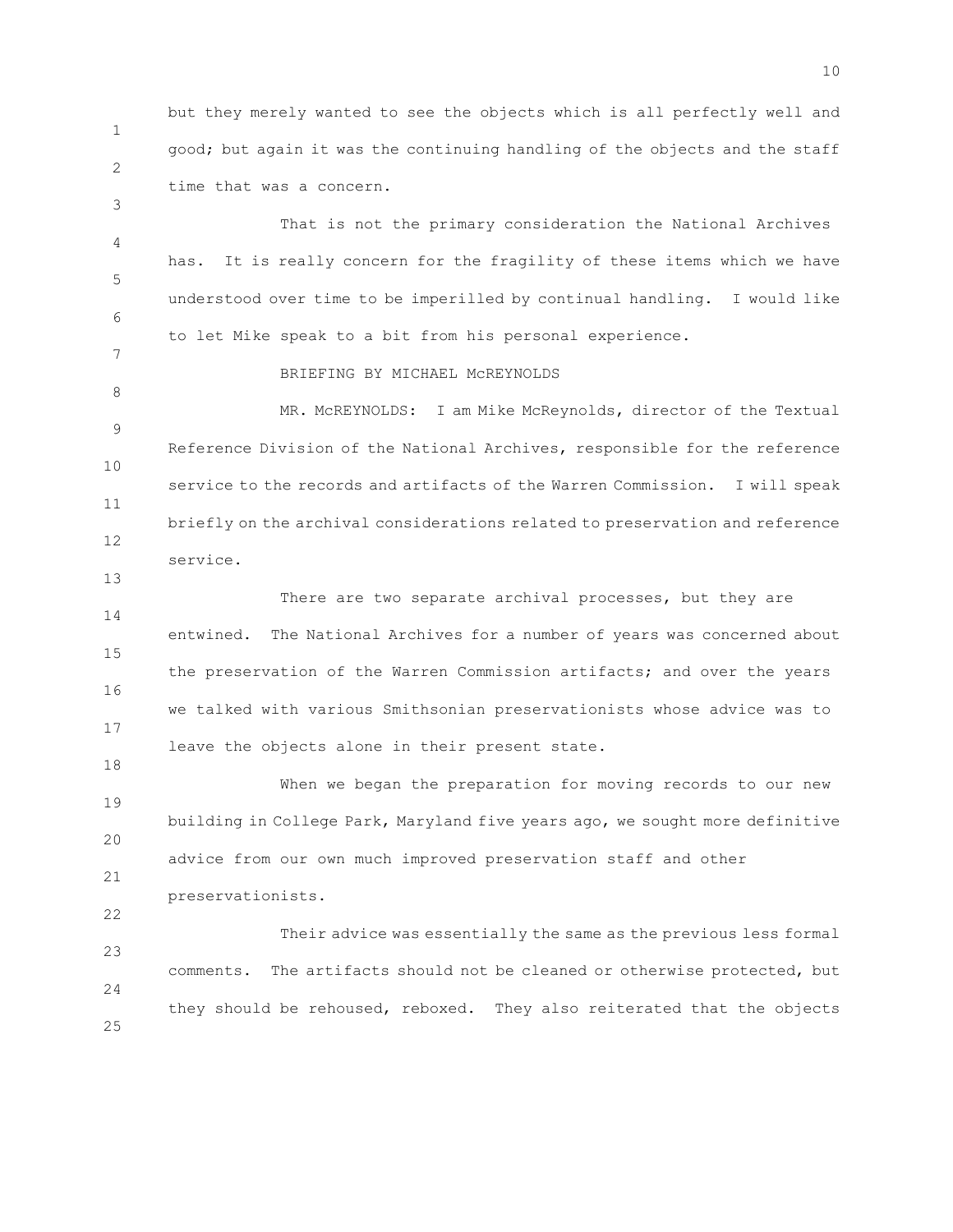1 2 3 4 5 6 7 8 should not be moved or handled any more than necessary. We had a special report done on the windshield by an expert from the National Gallery of Art; and we are building a special cage around the windshield in a stack area in our downtown building where it has been for many years. Special boxes were made for the artifacts and they were sent to Archives II in College Park earlier this year. The one archival activity that would necessitate further handling and moving of the artifacts thus threatening their preservation would be providing reference service for the general public, i.e., showing them as records on demand.

10 11 12 13 14 15 16 At one time, the National Archives policy was to show the objects on demand. We did not advertise that they were available; but, if asked, archivists would take them to the central research room or an office in the National Archives to show them. We did not question the requestors as to why they wanted to see a specific object or objects. This service was provided approximately once a week for many years; sometimes included high school and college classes and groups sent to the National Archives by congressional staffs.

9

17

23

18 19 20 21 22 At one point, the tour bus company on the Mall included in its script for the tour guides a statement that the Oswald rifle could be seen at the National Archives. For two days, we were overwhelmed with tourists asking to see the rifle. We learned eventually how they knew of the showing of the rifle and called the company asking that it take the statement out of their script. They did.

24 25 It may have been after that incident or another warning about the preservation of the artifacts that sometime between 1980 and '85, we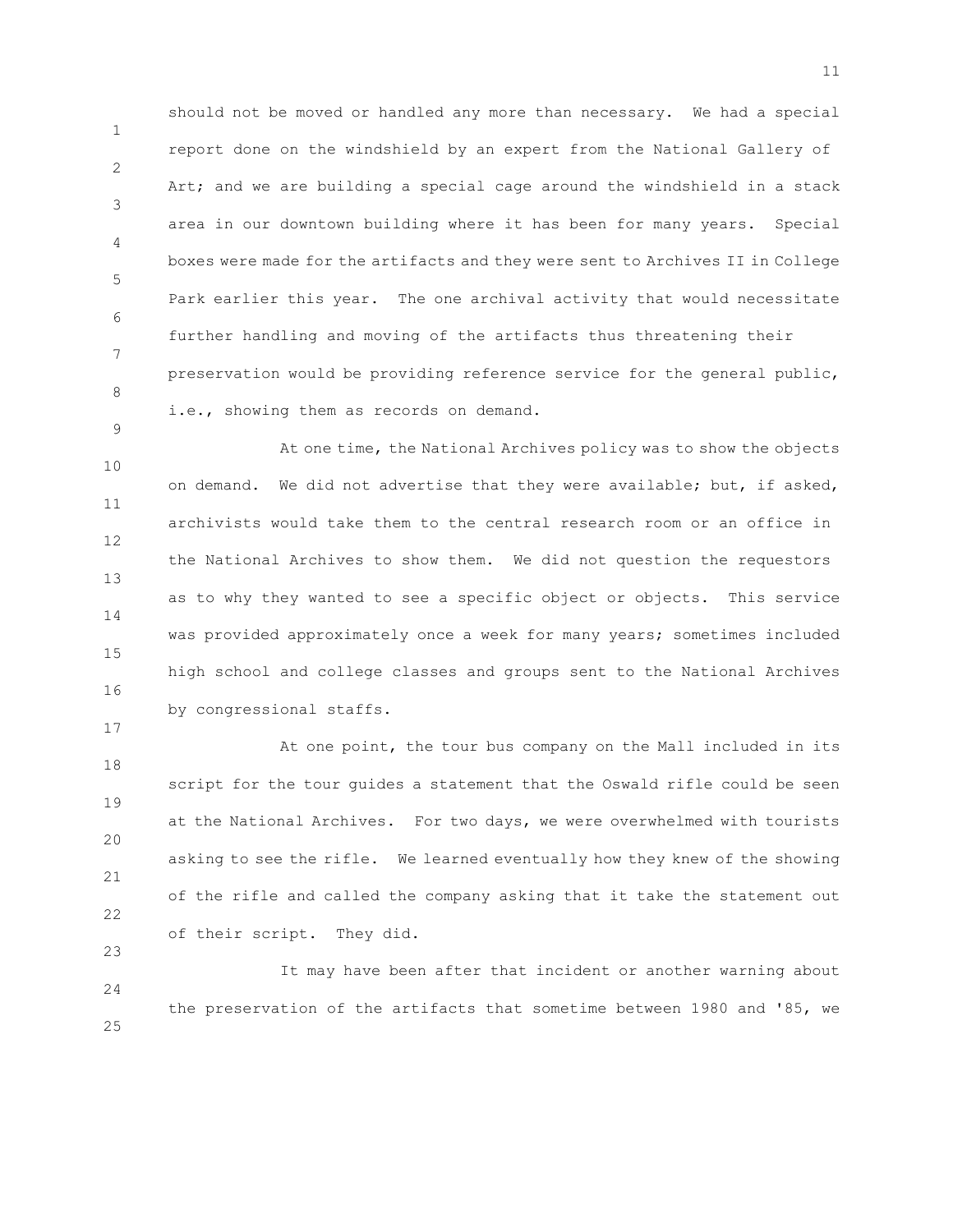1 2 3 4 5 6 7 decided to limit reference service to the Warren Commission artifacts. We established a policy that requestors had to write to us stating why they wanted to see the artifacts, and it could not be mere curiosity, why a photograph of the object would not suffice for their research; and what they hoped to learn by seeing the object itself. Requests were and are reviewed by a archivist and branch chief and sometimes by higher officials in the National Archives or conservationists or lawyers.

8 9 10 The policy greatly reduced the movement and handling of the Warren Commission artifacts. No longer did we produce them for the curious and often prurient interests of members of the public, and the policy has been generally accepted by researchers and the public.

12 13 14 The National Archives does not want to return to its previous procedures. Undoubtedly it would threaten the preservation of the objects and take personnel resources that could be better used in other reference services.

11

15

21

24

16 17 18 19 20 MS. NISBET: May I add one more thing? I want to be sure you also are aware that all of these objects have been photographed; there are written descriptions of them; and these photographs and descriptions are already part of the collection of the assassination records. So those are absolutely available, and copies of those can certainly be made available to anyone.

22 23 MR. GRAFF: You are confining your statement now to the Warren Commission artifacts; is that right? You don't include, let us say, the window of the Texas Book Depository?

25 MS. NISBET: I am speaking generally of the Warren Commission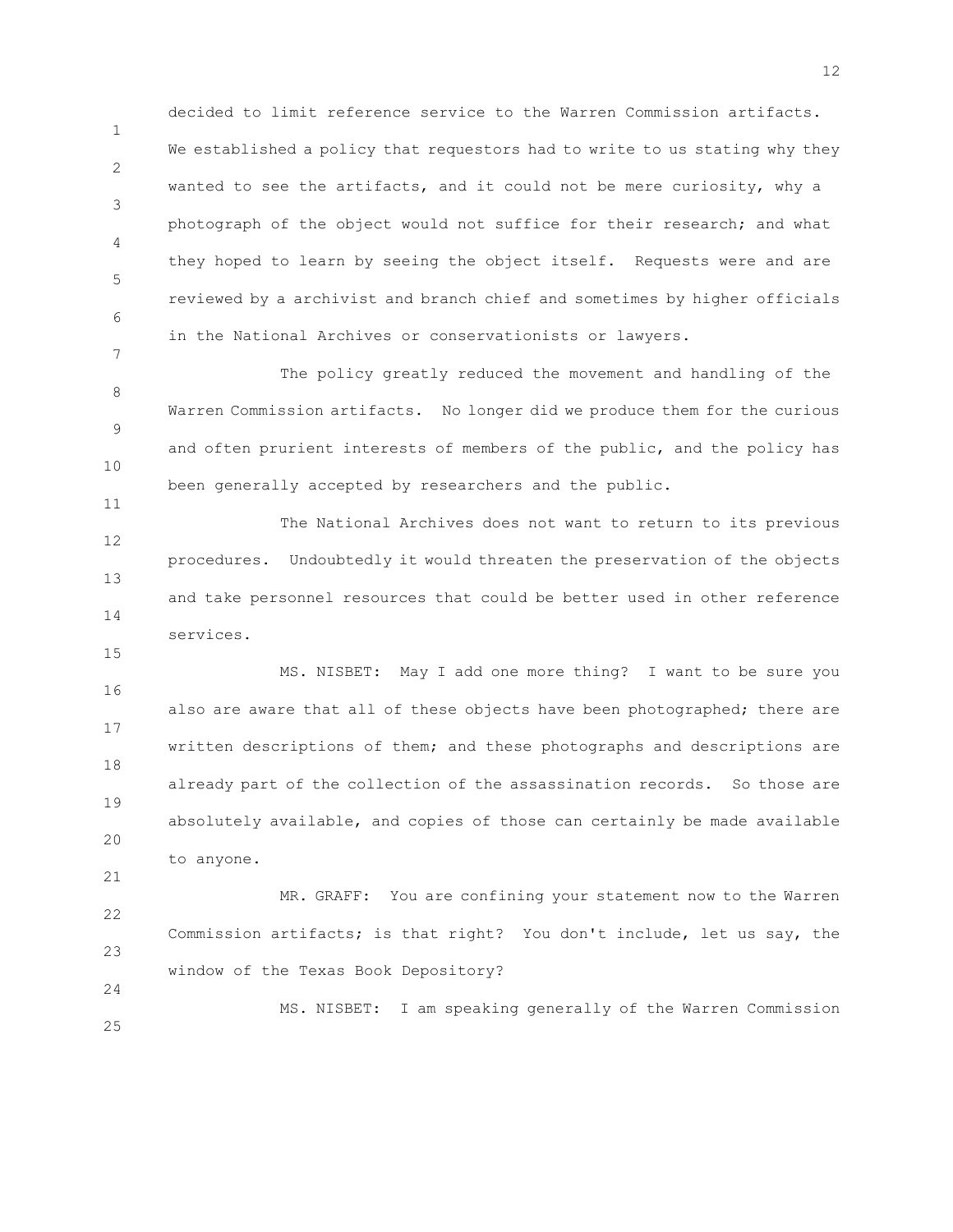because that's the bulk of the objects. I am referring to any of the objects dealing with the assassination that the National Archives does have. Let me stress the policy we are talking about isn't just confined to assassination objects but any of the objects that the National Archives has, you know, of any kind that we preserve.

1

2

3

4

5

11

19

22

6 7 8 9 10 MR. JOYCE: I infer from what you say that making the artifacts part of the assassination records, the JFK assassination records collection somehow will make these objects more susceptible to a greater level of reference use than they are where they currently are? Or, to put it another way, why is it a transfer to the JFK collection puts the items at more peril than they are now from a preservation and reference point of view.

12 13 14 15 16 17 18 MS. NISBET: We can't say they necessarily would be; but we think that that might very well be the implication of it. Since anything that is an assassination record under the act is to be disclosed to anyone upon request unless it's a postponed item, we fear that the implication of it could be that, again, anyone coming in and asking for -- to view, to look at an object would be required under the act because there would be no exception we can see under the act that would take into account the policy that we currently have.

20 21 That's what we are concerned about. It is not being designated as such but rather the implication of being designated that way in terms of perhaps having to return to the system that used to exist.

23  $24$ 25 MR. JOYCE: That's the reason you have taken the position? MS. NISBET: Two reasons. That certainly is the preservation concern.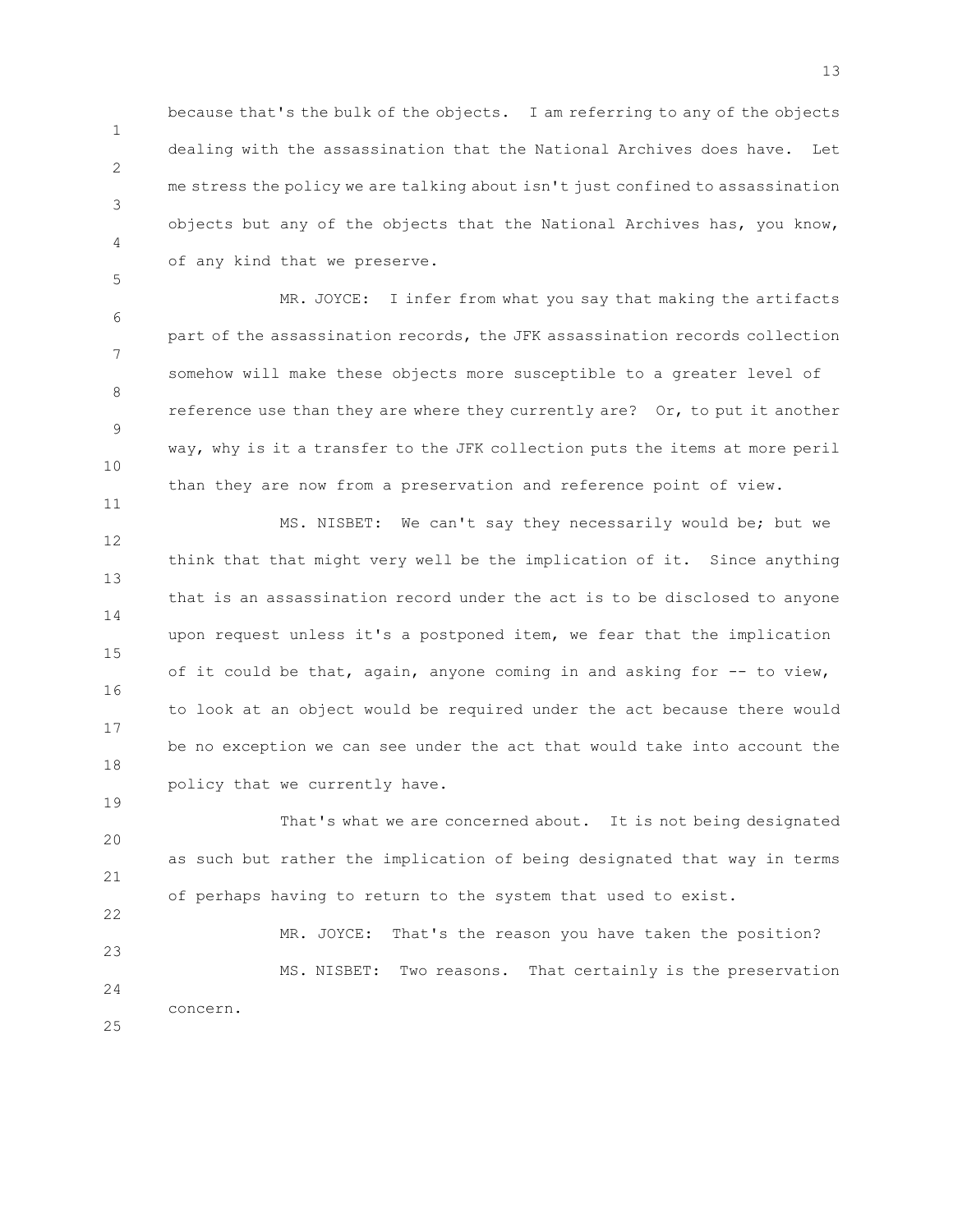MR. JOYCE: Right.

1

8

13

20

2 3 4 5 6 7 MS. NISBET: The other concern I think is simply one that anyone from the government who deals with the access laws would have; and that is the precedent perhaps for objects being considered under this act to be a record is certainly -- I think very much would be at variance with the position the government has taken with regard to other access laws. We are simply expressing our concern as any other government agency would be in terms of the precedent of that.

9 10 11 12 MR. HALL: A couple of questions. One, I am -- like Bill I have a little difficulty, but I am sure it is because I don't know enough here -- trying to understand why you wouldn't be in the position for purposes of preserving the materials of the JFK collection to restrict their use in such a way as to preserve them over the long term.

14 15 16 17 18 19 Surely there is nothing in this legislation that says unlimited numbers of researchers can go in and essentially destroy the archive by overusing them. The Archives still would retain authority to ensure the proper safekeeping of the material which is part of its charge; would it not be the case, therefore, that you could restrict in terms of the existing regulation in the Archives access to the materials in this collection as you would restrict access to terms in any other collection?

21 22 23 I don't see anything in the statute that means that anybody who wants to get at this can get at it any time, any place, any way they want. It is not a cafeteria or supermarket you walk into and pluck it off.

24 25 MS. NISBET: On the other hand, the act is clear that anyone is entitled to copies of anything that is designated an assassination record.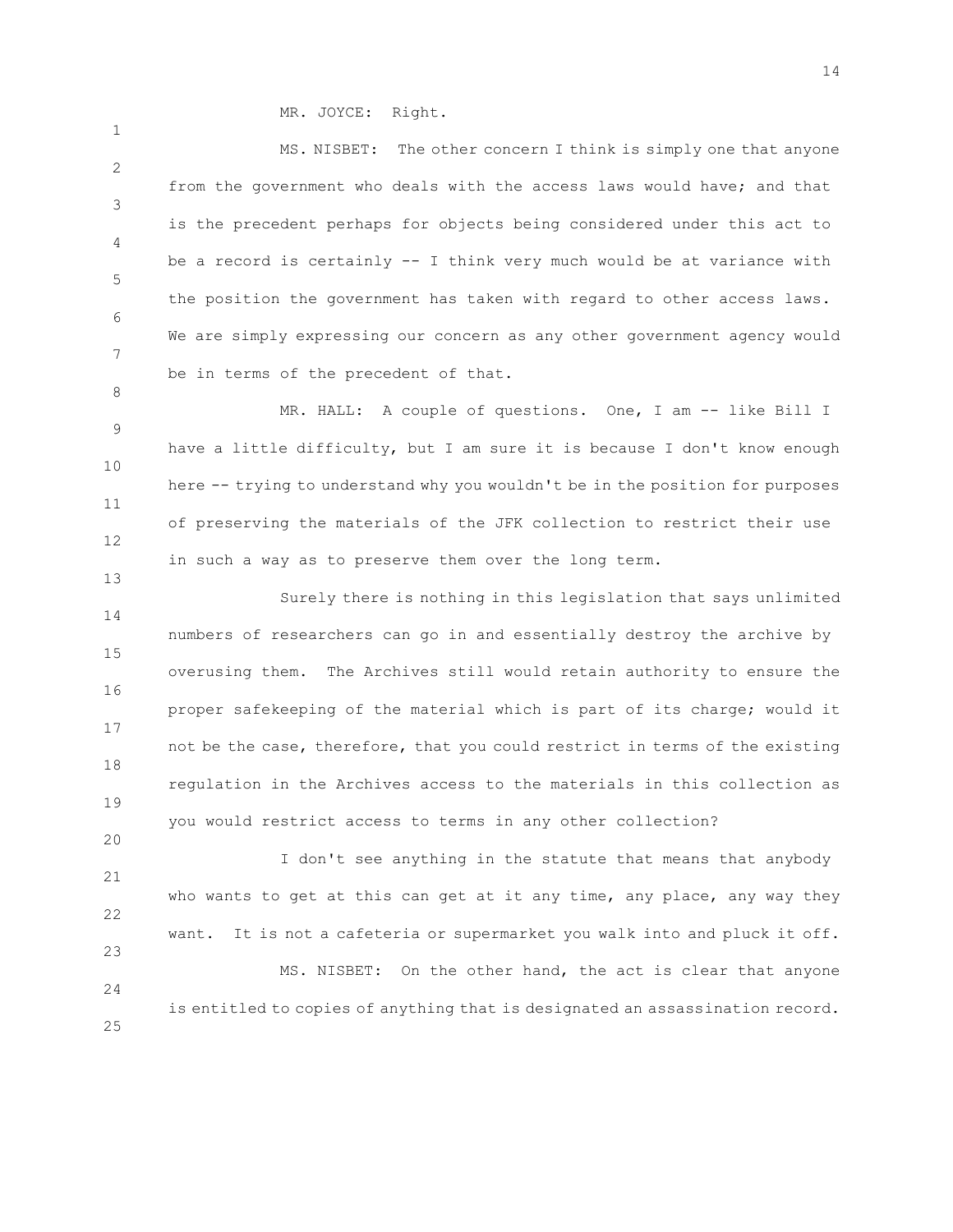That is what we are concerned about. The implication is that we would not necessarily be able to maintain the policy we have which is a restricted access policy, to be frank.

4 5 6 7 8 9 10 11 MR. HALL: I can understand restricted access in terms of making sure the materials are preserved. It seems you can do that under the act or outside the act as you presently are. I guess I would solicit the advice of our general counsel in that regard. I understand what you are saying. I guess I have not got to the point where I can see where your argument ends in a conclusive enough fashion to persuade me that, for example, the rifle that is alleged to have been the instrument by which the President died should not be in a collection of materials dealing with the assassination of the President.

13 14 The other question I have goes to the legal side, and I have not read the two cases you mentioned; but just to inform me, the wording in our statute tracks the wording in the Federal Records Act?

15 16

21

12

1

2

3

MS. NISBET: It is very similar.

17 18 19 20 MR. HALL: The pertinent materials you pulled out are very, very helpful. Other documentary material regardless of its physical form or characteristics. Now what I am trying to understand is other documentary material and why this essentially broadening clause "regardless of physical form or characteristics".

22 23 24 25 MS. NISBET: Well, I think the way that phrase "regardless of physical form or characteristic" has been interpreted by the courts not in dealing with the issue of objects but in terms of what a record is to include -- make sure that people understand that records can be digital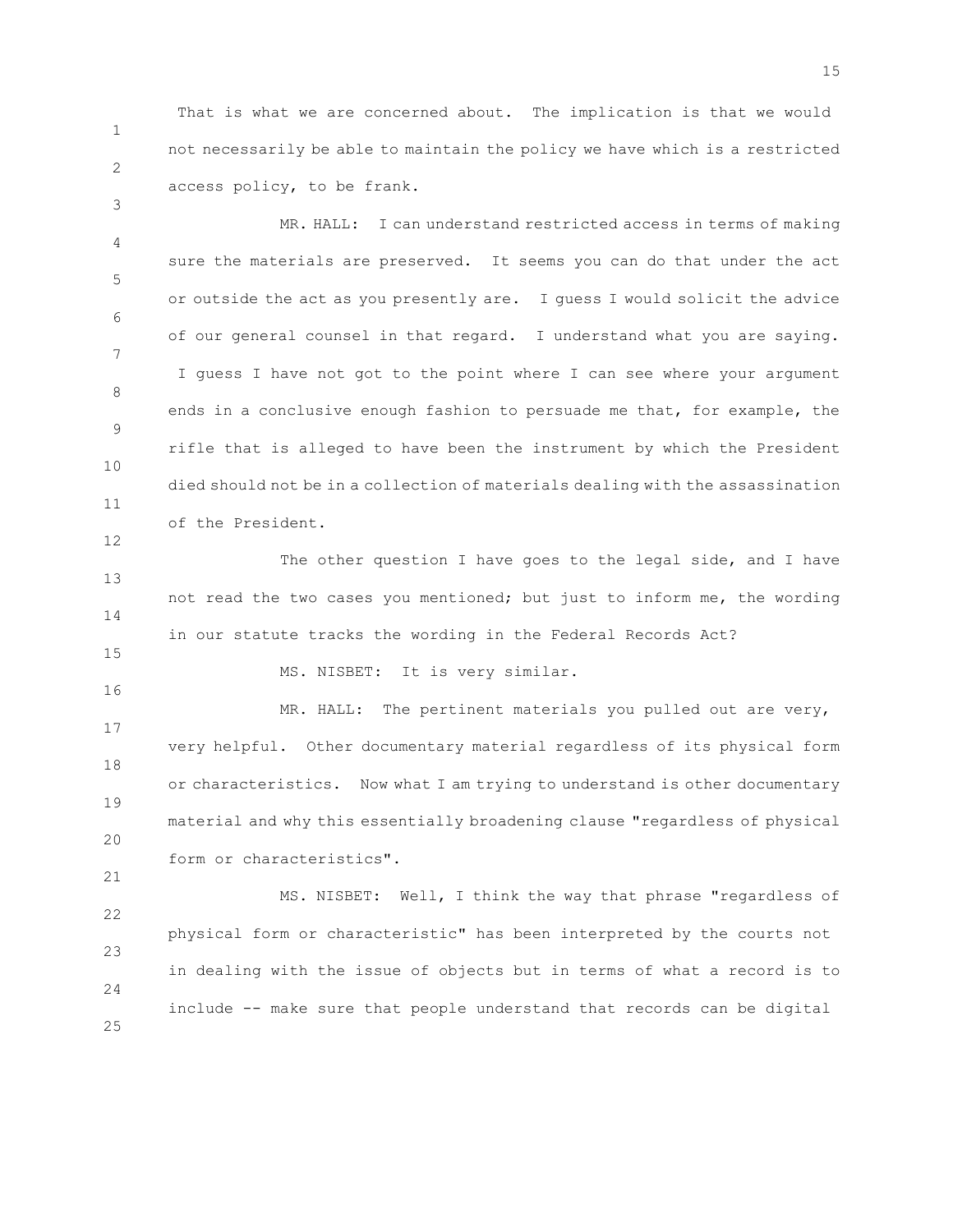1 2 3 4 5 6 7 8 9 10 11 12 13 14 15 16 17 18 19 20 21 22 23 24 25 recordings or sound recordings, video, computer disks, computer records of any kind, that that is the intent of that or at least that is the way it has been interpreted. MR. HALL: Some of those are specific. MS. NISBET: Some are specifically, but particularly as technology changes there are always things that come along that are not necessarily clearly encompassed within that. As I mentioned, the only two cases I am aware of that actually speak to this were dealing with objects themselves. MR. HALL: Sure. Last question: Just so I understand it, is the position of the Archives that the John F. Kennedy collection can be complete without material pieces of evidence relating to the assassination itself? MS. NISBET: Yes. CHAIRMAN TUNHEIM: Ms. Nelson? MS. NELSON: I guess I have two questions. One is how many -- are there great numbers of artifacts that are not in the Warren Commission or are there just a few things that have come to you that were not in the Warren Commission? MS. NISBET: I think Steve or Mike would be better able to speak to that. MR. McREYNOLDS: Related to the assassination? Just in general? MS. NELSON: Related to the assassination. MR. McREYNOLDS: I think most of them are in the Warren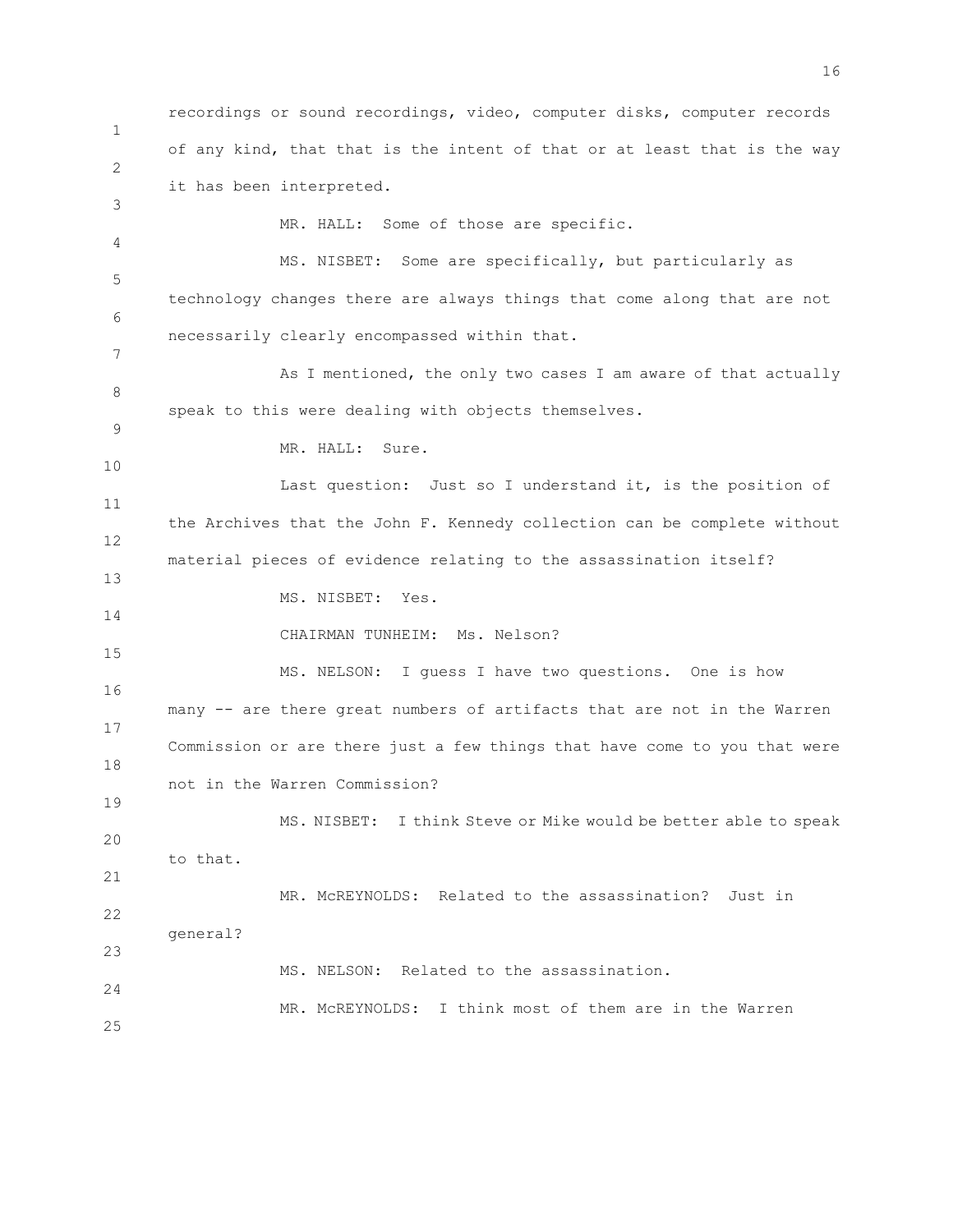Commission collection.

1 2 3 4 5 6 7 8 9 10 11 12 13 14 15 16 17 18 19 20 21 22 23 24 25 MR. TILLEY: Yes. MS. NISBET: I think there are a few things. MR. TILLEY: A couple of items have come to us outside of that. Recently the -- MS. NELSON: Which are indeterminate ownership. My second question goes to the heart of your decision on artifacts which affects the JFK ones, of course. That is that you say basically that artifacts -- the National Archives is saying that artifacts do not document agencies' activities? Never? MS. NISBET: I certainly would not say never. MS. NELSON: There are historians who think artifacts do, in fact, document. MS. NISBET: Yes. MS. NELSON: Then I have a second question. If they are not records under the Federal Records Act, what are they doing in the Archives? MR. McREYNOLDS: We have had a program of deaccessioning artifacts with the Smithsonian in the seventies. There was a program to do that; and it was done. So that interpretation is not a new one as far as artifacts are concerned. MS. NELSON: It is a really tricky question. If they, in fact -- if they are documentary term of any kind, if they are of any informational value, it is hard to remove them from a collection. By the way, I understand it would be a pain in the neck -- not the Warren Commission ones but some of the documents -- artifacts you all could probably get.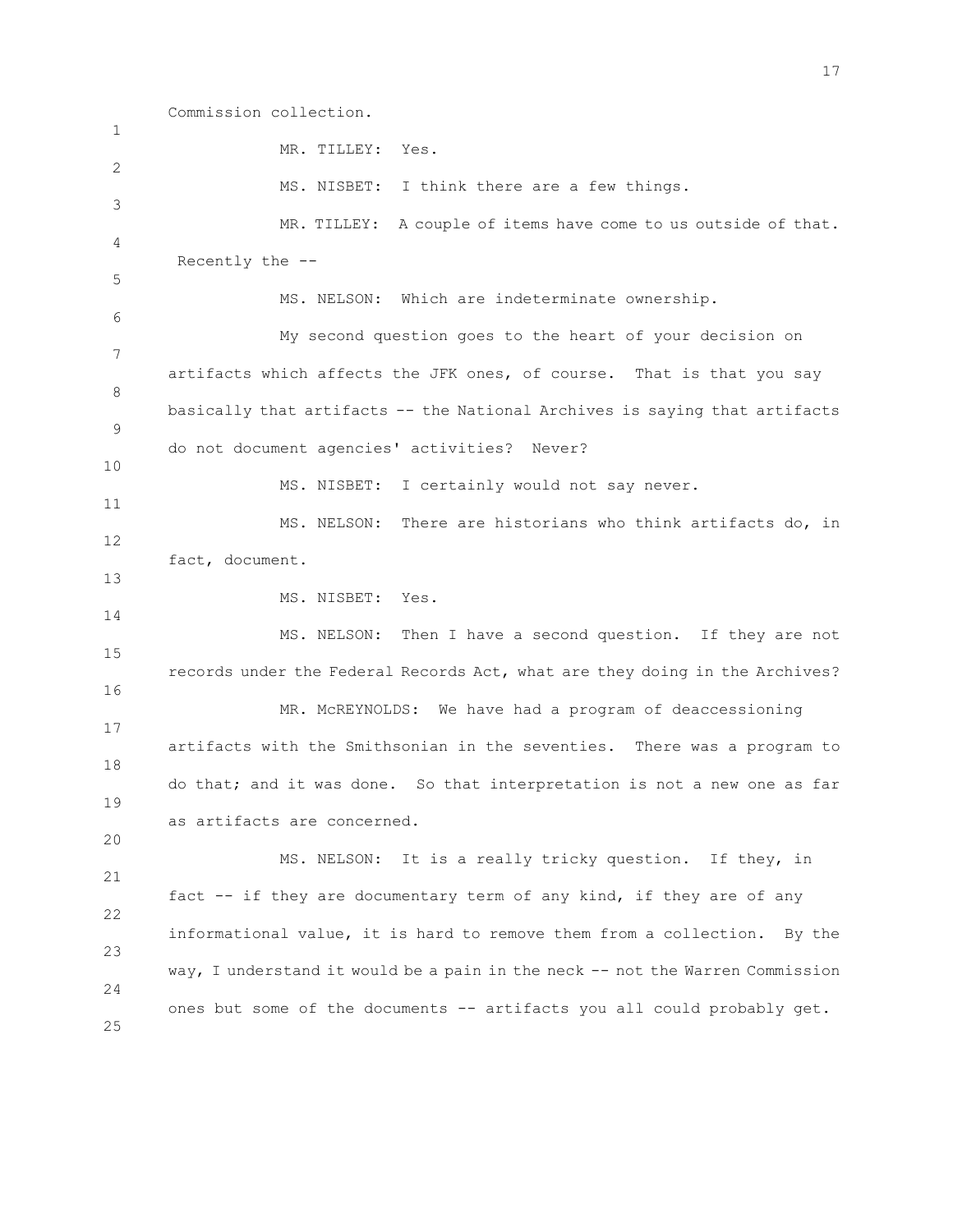But that is beside the point.

2 3 4 5 6 MS. NELSON: The point is that there are -- there probably are other artifacts you have that document agency activity you probably have deaccessioned because they probably didn't belong there. But they do, in fact, probably document.

7 8 9 MS. NISBET: We would certainly not say that objects do not have informational value. They do. The only question here is whether or not they constitute records as records have been considered, you know, legally throughout the years.

11 12 13 14 15 16 17 18 19 MR. HALL: There is a kind of interesting puzzle in other ways. Because if we accept your view that an artifact is not a record, then much of the pertinent physical evidence would fall outside the scope of an assassination record. If on the other hand -- and we so define it in the terms you are giving to us. If, on the other hand, we have a broadened definition of what an assassination record is and it is something commonsensical, speaks to me, says if I have the weapon that the alleged perpetrator used, that somehow or other fits into the bigger puzzle, that ought to be part of the net cast by us to make sure there is a complete coherent collection.

21 22 23 So I'm trying to understand why -- I understand -- I understand on practical grounds why the Archives wouldn't want these materials; it escapes me why on common sense grounds the Archives would not want them.

24 MS. NISBET: We certainly believe there is a common sense approach to that.

10

20

25

1

MS. NISBET: Certainly.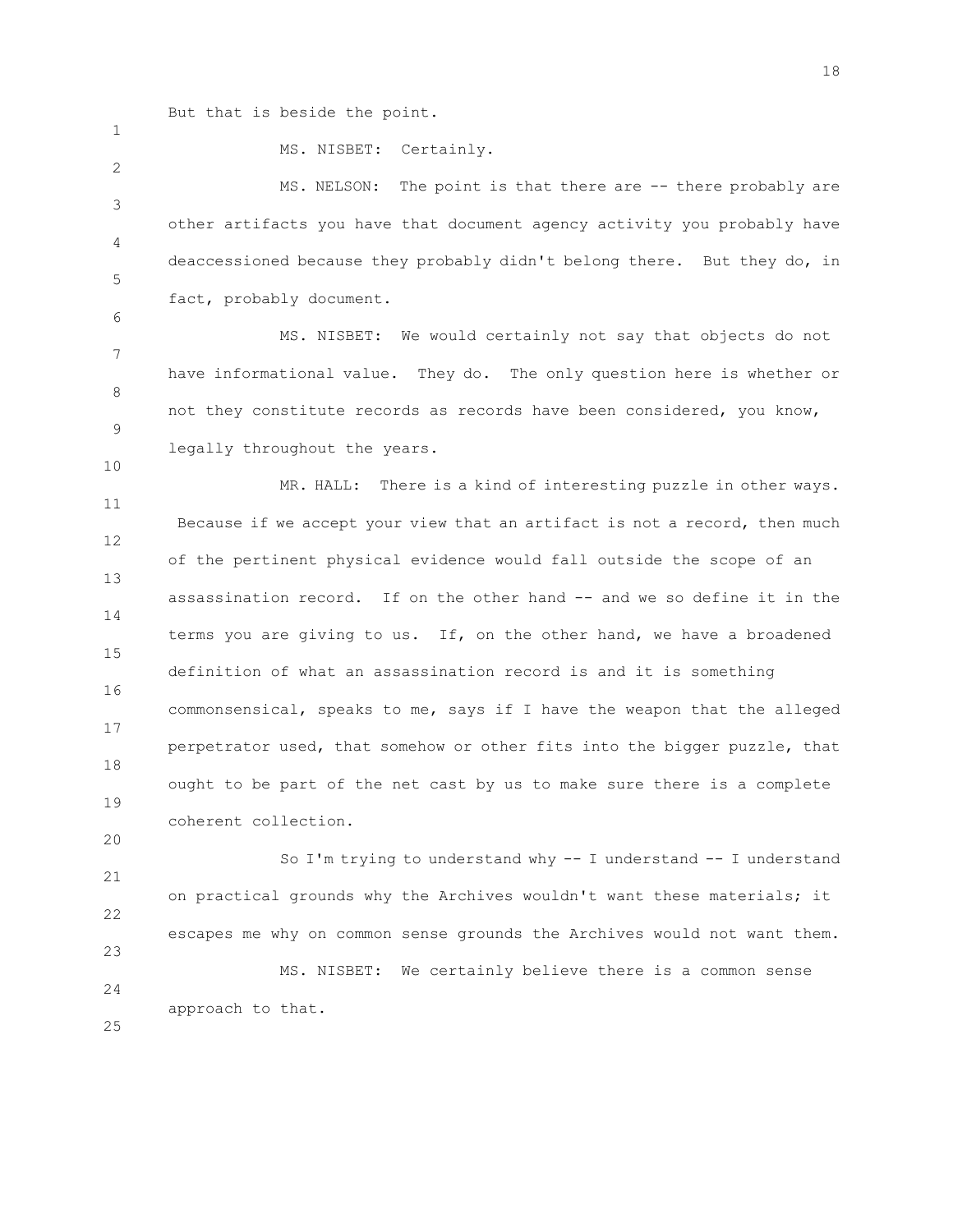1 2 3 4 5 6 Again, the -- all of these objects certainly are available; they are available to the public. They are being cared for; they are, you know, part of the collection of archives. They are just not, as we are saying, part of the collection of the assassination records. But additionally, in terms of information about the objects themselves, those are already part of the collection; photographs, descriptions, in many cases enhanced photographs, that sort of thing. Certainly they are part of that.

7

16

21

8 9 10 11 12 13 14 15 I think that, you know, we looked, for example, again common sense approach to many of the records of the courts, for example, that end upcoming to the National Archives in photo records. You certainly have objects that may become -- they are evidentiary, they become part of a record of the case that is heard before the court. A gun for example; the murder weapon, that sort of thing. Yes, it is part of the record. Is it in itself a record? That simply is where we are departing here. We don't believe that it is in itself a record; and we believe that the legal precedent on that is correct as well.

17 18 19 20 MR. HALL: The legal precedent may be correct, but that strikes me as a distinction, for the purposes of the legislation and the responsibilities we have, one that would put us in a position of essentially setting outside the collection materials that are clearly pertinent to what goes on, or what went on. At any rate --

22 23 24 25 MS. NISBET: That is very much the decision you are going to have to make. We would only urge that you do consider the precedent. You would be saying that objects are records. It would be hard to say they are just assassination records for this particular case and that has no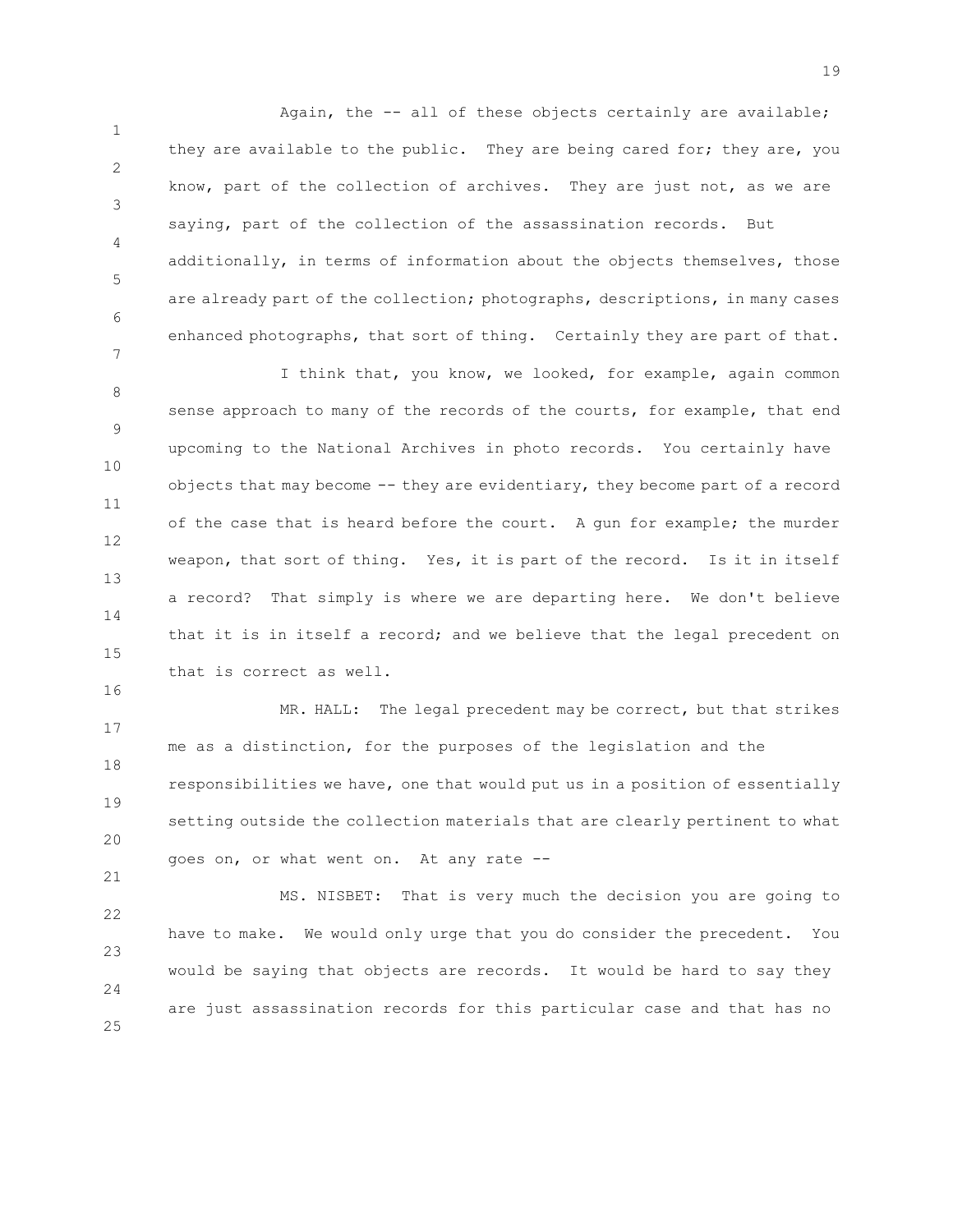1 2 3 4 5 6 7 8 9 10 11 12 13 14 15 16 17 18 19  $20$ 21 22 23  $24$ 25 meaning or implication for any other objects. MR. HALL: A Hollerith card. MS. NISBET: I don't know what this is. MR. HALL: It is an older term, from an older era. A computer card run through, a data card. MS. NISBET: Keypunch? MR. HALL: Yes. Is a keypunch card an artifact or a record? MS. NISBET: I don't know. MR. JOYCE: A machine-readable record. MR. McREYNOLDS: A media like videos. MS. NISBET: A computer back-up tape. MR. HALL: The interpretation of it is subject to use. I would guess the interpretation of the rifle is subject to some use. Balancing, aiming, perhaps even firing. MS. NISBET: Absolutely. It certainly is. MR. HALL: It strikes me as a record. MS. NISBET: Don't make up your mind too soon. MR. HALL: All I am saying is it strikes me as a record. CHAIRMAN TUNHEIM: If the Warren Commission exhibits were considered artifacts and not assassination records pursuant to this act, would it be more likely that eventually they would be transferred to the Smithsonian under the common practices the National Archives has relegated to other artifacts that you mentioned? MR. McREYNOLDS: That would be a decision down the road. A decision was made to try to rid the shelves of the National Archives of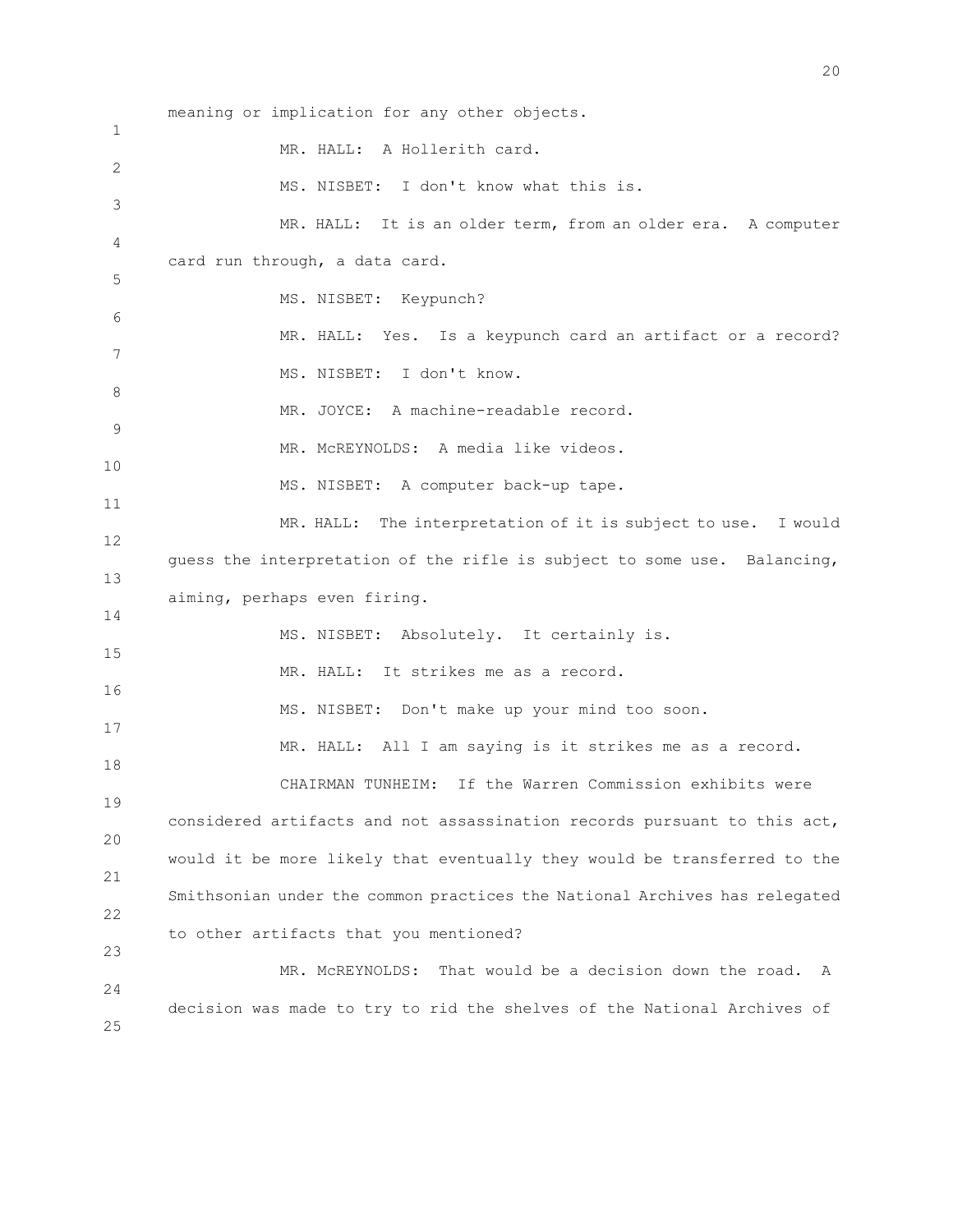1

3

a lot of artifacts, we might say junk; and an agreement was --

2 CHAIRMAN TUNHEIM: The Smithsonian was a good place to send it?

4 5 6 7 8 9 10 11 12 13 MR. HALL: I am sure the Smithsonian will be glad to hear that. MR. McREYNOLDS: An agreement was made with the Smithsonian to review the list of artifacts we developed. There was an exchange of some of them, not all of them. I doubt if the National Archives would be -- MS. NISBET: I don't believe we could or -- I think it would take -- they came to -- they came to the National Archives as a result of a law that was passed directing that those terms be given to the National Archives. It seems to me it might take some much more serious action for that ever to happen. I believe by law, in other words, the place they are to reside is the National Archives, without question.

14 15 16 17 18 MR. JOYCE: Isn't it the case -- and this is subject to interpretation perhaps -- but is it not the case that our law directs that the Warren Commission files be part of the assassination records collection? So in the same way that you may feel that you have custody over those artifacts by reason of legislation, so, too, do we perceive that this is part of the larger collection of which this is specified.

MS. NISBET: Of records.

21 MR. JOYCE: That may be subject to interpretation. I think the language of the legislation may not say it.

23  $24$ 25 MR. HALL: I think Bill's question is a good one. MS. NISBET: I do, too. I would have to look more carefully at the language.

19

20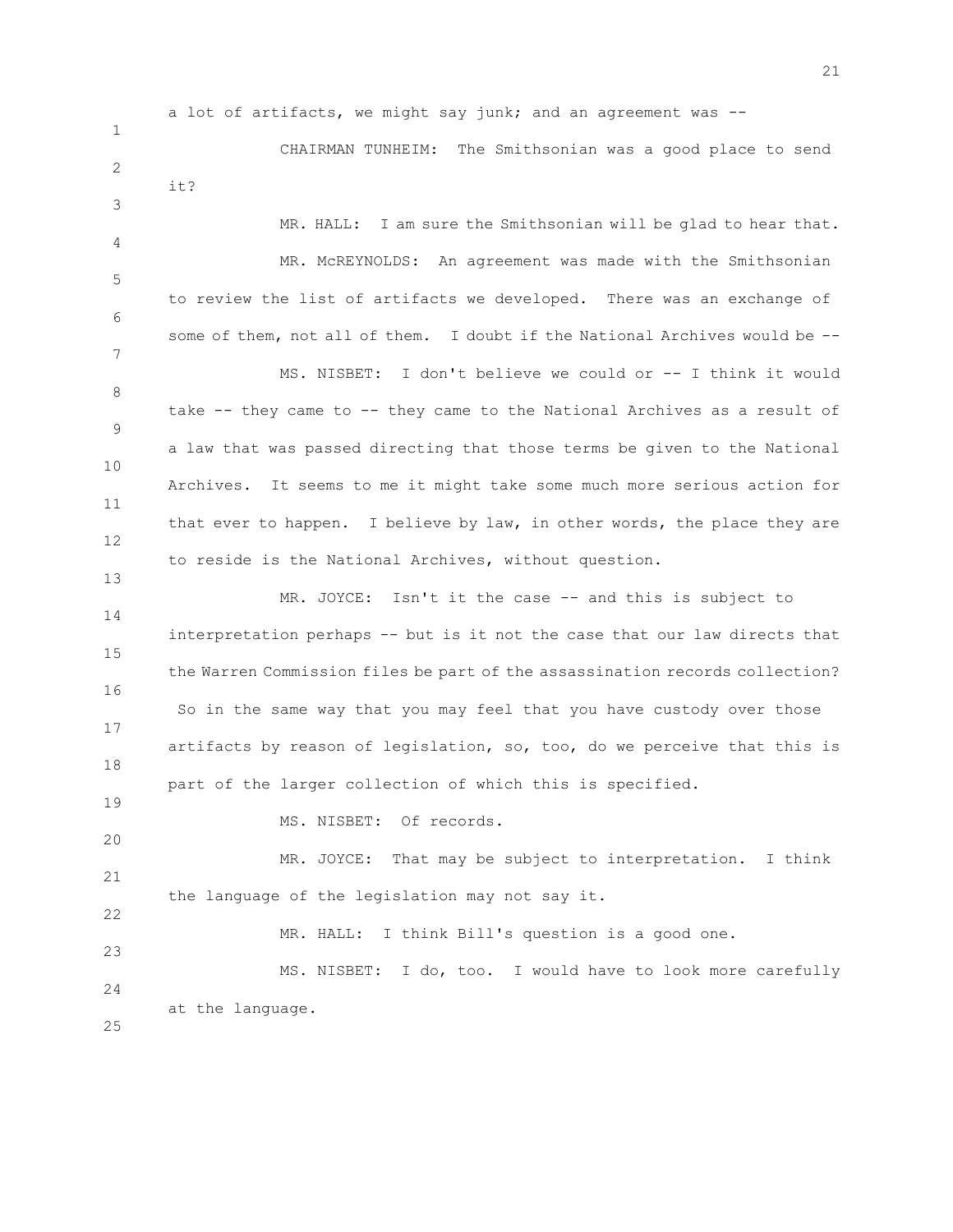1 2 3 4 5 6 7 8 9 10 11 12 13 14 15 16 17 18 19 20 21 22 23 24 25 MR. HALL: If Congress provided you take care of the physical evidence brought forward by the Warren Commission, then, in essence, it seems to me Congress made a decision about whether or not these terms are records since under the interpretation of the Federal Records Act, only the -- the Archives can only hold records and Congress directed you to take these materials; therefore, they are records. MS. NISBET: I think that that is too circular. As a matter of fact, the National Archives does have custody of -- and I would certainly think legally so -- of any number of objects that never got there because they were records of -- necessarily of any particular federal agency or court. MR. HALL: The good news would be then you are in the position of being able to say this is no precedent at all? MS. NISBET: That would be nice. MR. HALL: I don't know what the statute sells. If the statute said that, there is no precedent. They just float over to us. CHAIRMAN TUNHEIM: Is the definition of record in the Federal Records Act and FOIA the same as the definition of a record in the JFK Collection Act? MS. NISBET: The definition of record in the Federal Records Act and JFK Act is very much the same. Virtually the same. A little difference, but very, very close. CHAIRMAN TUNHEIM: Other documentary? MS. NISBET: The FOIA does not define a record. As I mentioned under the FOIA, of course, the indications I mentioned are cases that resulted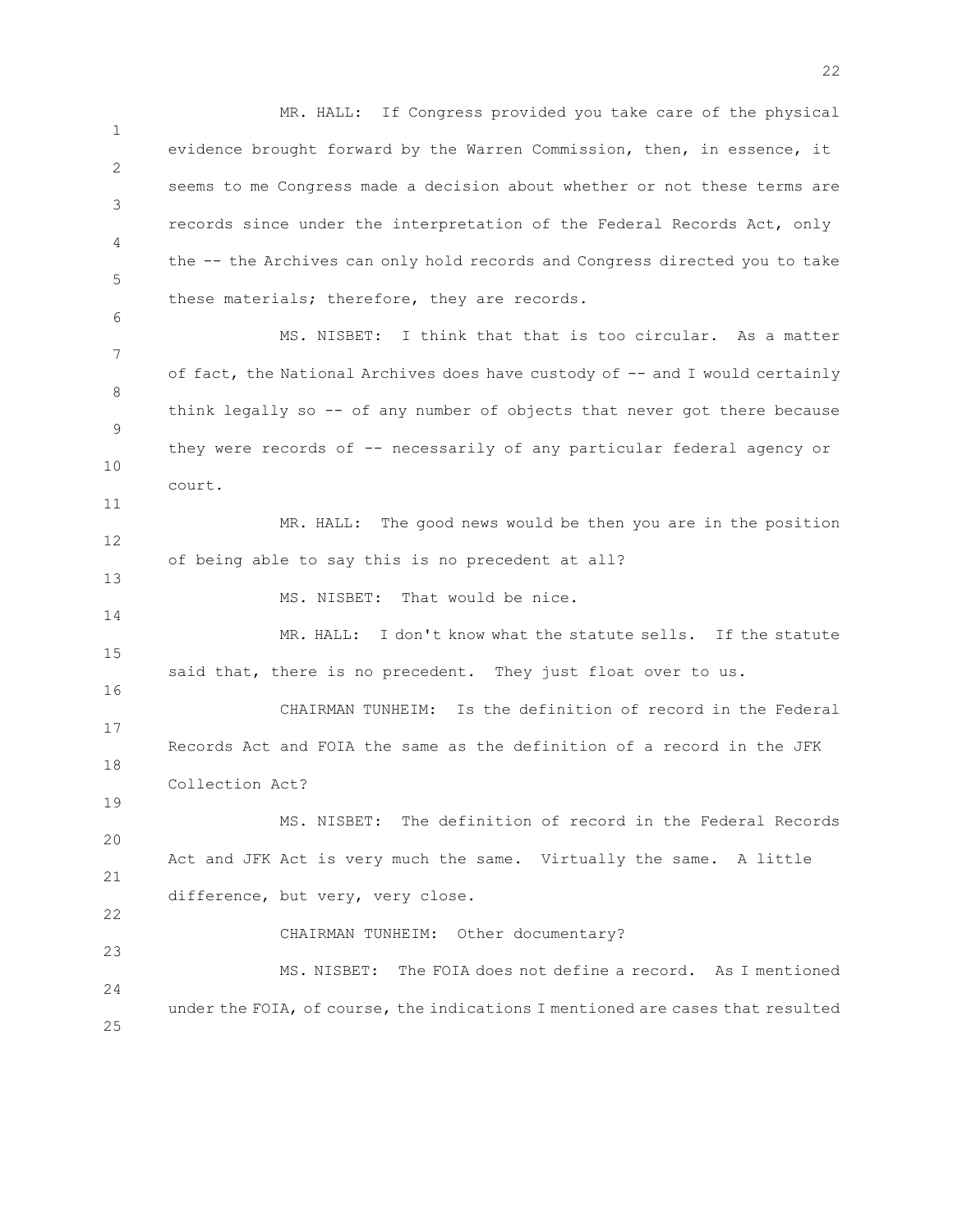from requests under the Freedom of Information Act. But, for example, in the 1971 case that I mentioned, the court in trying to define what a record is did look to the word "Federal Records Act" in trying to figure it out.

4 5 6 7 8 9 10 11 12 13 CHAIRMAN TUNHEIM: In terms of the desire not to create a precedent which I certainly understand is a very viable issue for the National Archives, we do have the definition of a record which does apparently track closely the federal records act. There also is a definition of assassination record that does include materials that have come into the possession of the Warren Commission essentially. So it goes a little bit beyond that. MS. NISBET: That might be what makes a difference in your minds. CHAIRMAN TUNHEIM: Tell me, is there a catalogue of the material that you would consider to be artifacts related to the assassination of President Kennedy that currently exists, a catalogue of what is there right now?

MR. McREYNOLDS: Yes.

1

2

3

14

15

16

17

MS. NELSON: That would be helpful to have.

MS. NISBET: That can be provided.

18 19 20 21 CHAIRMAN TUNHEIM: Second question: how often are these artifacts shown to the public now? I recognize they were shown frequently before 1985. How frequently would you say they are shown now to someone who wrote a letter to you requesting them?

22 23 24 MR. McREYNOLDS: It is several times a year now. MR. TILLEY: I think in the last year, we did five or six. We agreed to and accepted five or six applications.

25 MR. McREYNOLDS: I think that that is more since the movie than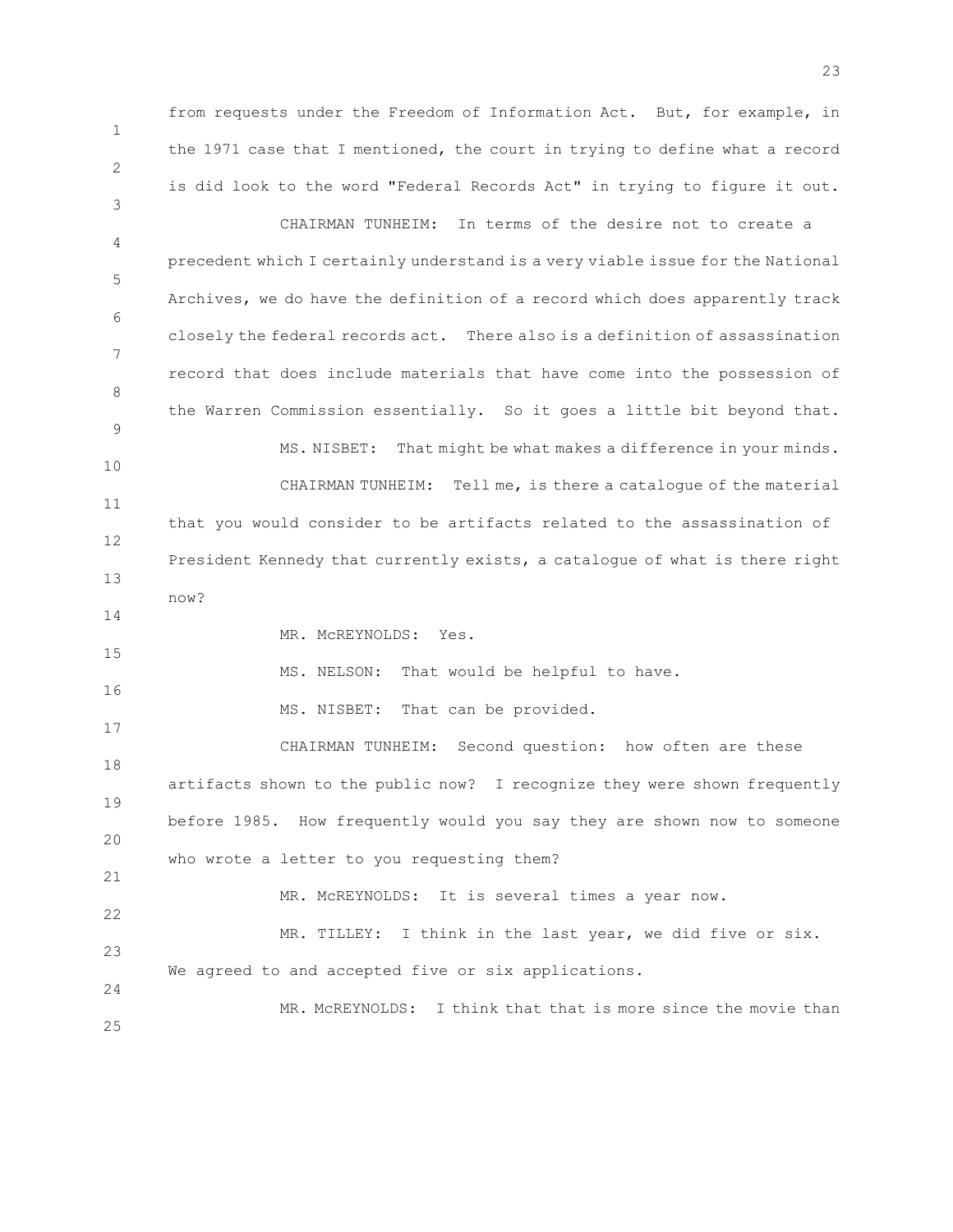it was prior to 1992.

1 2 3 4 5 6 7 8 9 10 11 12 13 14 15 16 17 18 19 20 21 22 23 24 25 MR. MARWELL: How many did you deny in that time? MR. TILLEY: Well, I denied portions of one major one that is currently pending right now. We denied several parts of that request because of previous lack of need for it or other reasons; but we denied some, too. For the most part, an inquiry from a researcher results in me telling him what our policy is; and usually people don't pursue it after that. But for those that are serious, they make a written inquiry and the ones that have made a written inquiry pretty much are accepted. They tend to be people who are doing either work on some of the publicity for the 30th anniversary of the assassination last November or people currently involved in writing books or articles about some aspect of the assassination. CHAIRMAN TUNHEIM: Other questions? One more while we have you here. We really appreciate this briefing. MS. NISBET: You can certainly call us, too. You don't have to limit your questions to today. CHAIRMAN TUNHEIM: Has there been consideration given to putting the artifacts into some kind of form where they could be viewed by the public without necessarily affecting the preservation issue such as some type of climate-controlled environment? MS. NISBET: Like a display case? CHAIRMAN TUNHEIM: I am sure there are sensitivities associated with that; but is that an issue that is contemplated at some point in the future?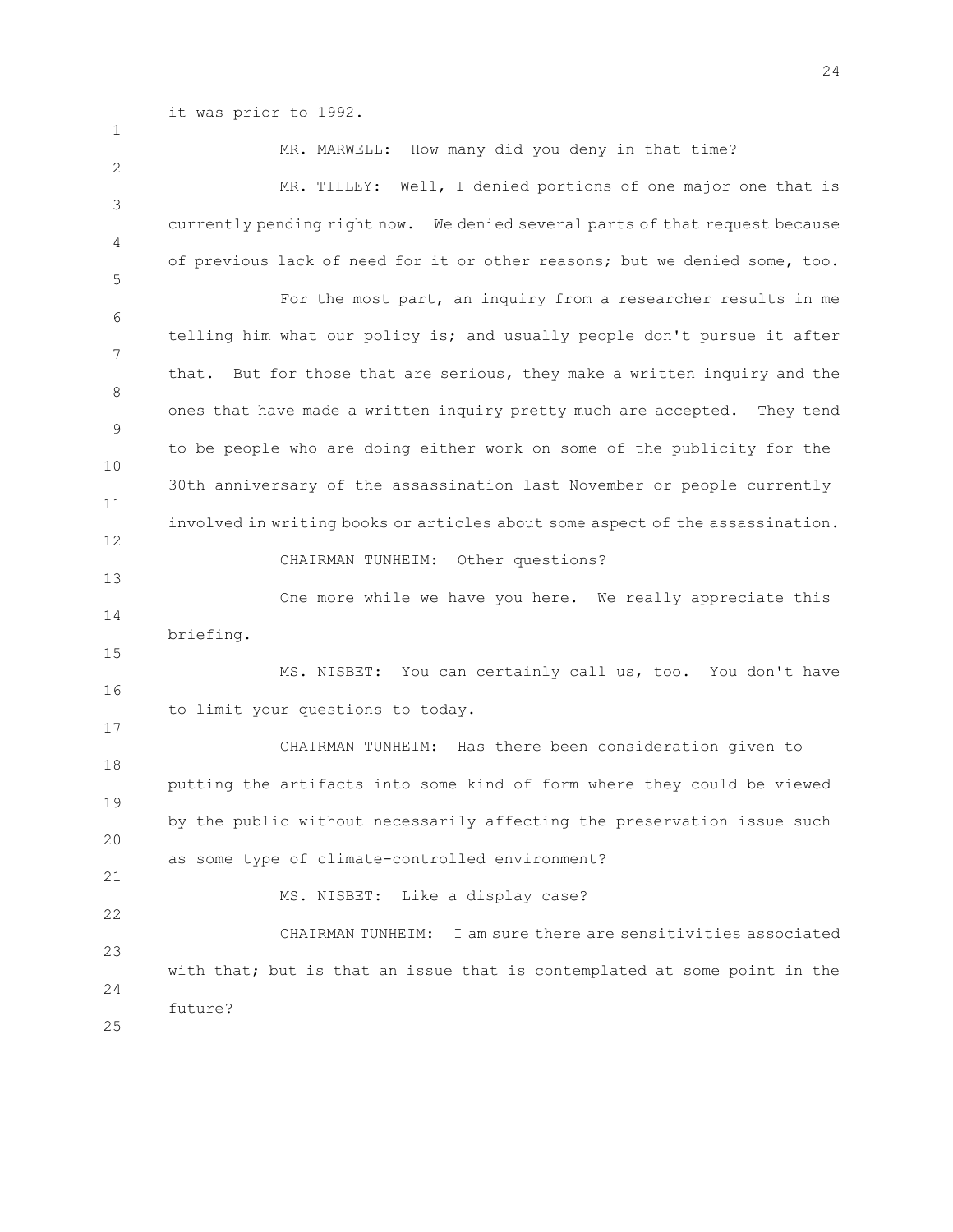1 2 3 4 5 6 7 8 9 10 11 12 13 14 15 16 17 18 19 20 21 22 23 24 25 MR. McREYNOLDS: It has been talked about in the past. I don't know what plans would be in the future. CHAIRMAN TUNHEIM: No plans right now? MR. McREYNOLDS: No. Not at all. MR. HALL: It is fair to say the Archives itself is not a museum? MR. McREYNOLDS: Yes. MR. GRAFF: On the other hand, there are things on display there? MR. McREYNOLDS: We do exhibit. We have an exhibit of posters now. But we exhibit records and not artifacts. CHAIRMAN TUNHEIM: Ah-ha. It gets back to the central question. Any further questions? MS. NELSON: That's because you don't get artifacts to support you. MS. NISBET: Not true. CHAIRMAN TUNHEIM: Further questions? [No response.] CHAIRMAN TUNHEIM: Thank you very much. We really appreciate it. MS. NISBET: Thank you. Next on our agenda for today is a report from Steve Tilley on the additions and changes to the records collection. We will not ask you about the artifacts collection. BRIEFING BY STEVE TILLEY MR. TILLEY: Thanks.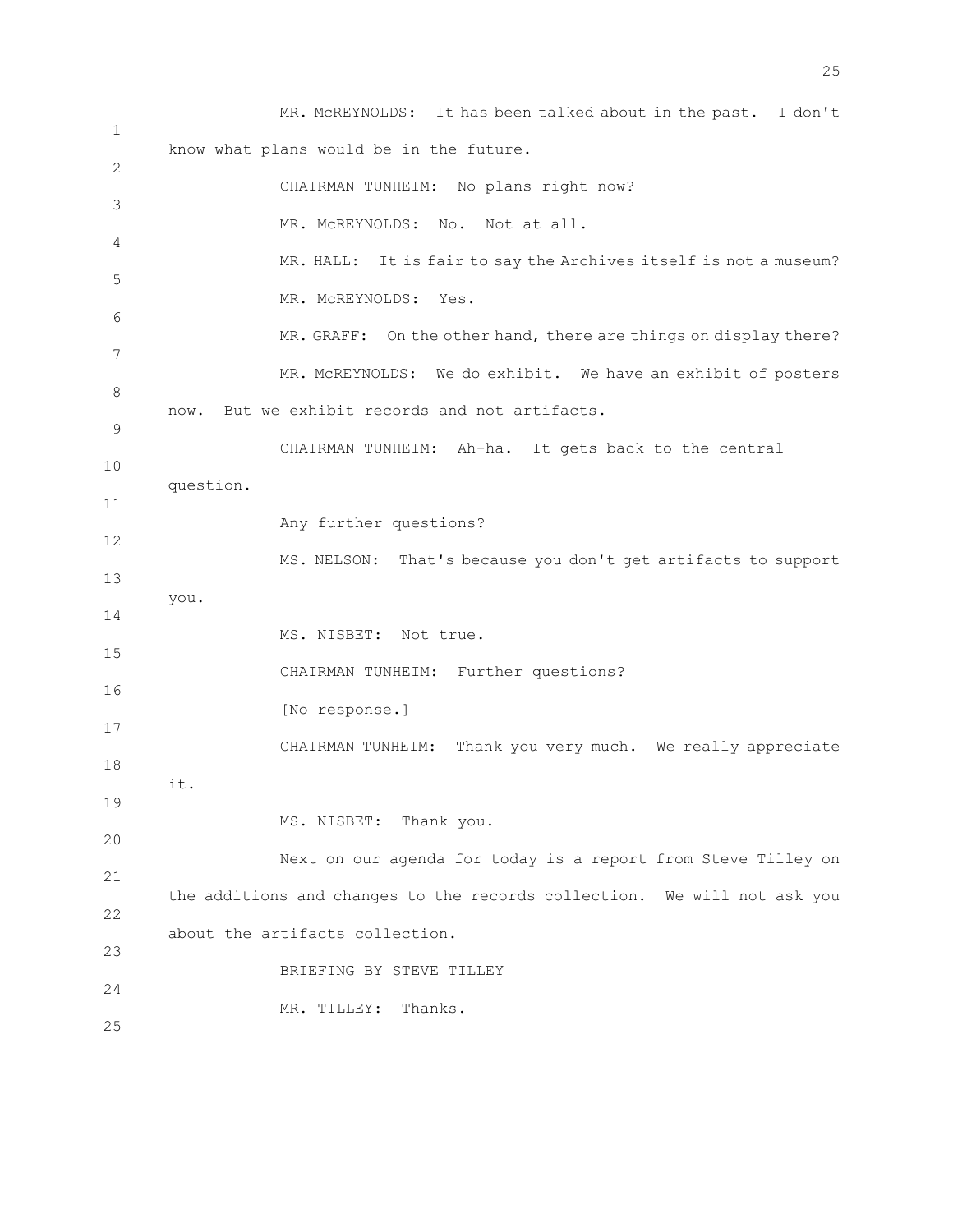As you know, I am Steve Tilley. I am the JFK liaison for NARA and also the individual in charge of the JFK collection.

3 4 5 6 7 8 There have been two major additions to the collection since the last public meeting. In the end of July, we received and opened more than 44,000 pages of FBI field office records. These field office records were records of the assassination investigation; and they consisted of the field office records of all the field offices that had a role in the field office investigation beyond the Dallas and New Orleans field office records which were transferred previously.

10 11 12 Also in that collection of records that we opened on that day were also the FBI files related to their work with the Church and Pike Committees and also liaison with the House Select Committee on Assassinations.

14 15 16 17 18 19 20 21 22 23 24 At the same time, as that -- those records were opened, we also made available new Church Committee records. We opened 11 new boxes of Church Committee records at that time which raised the total number of Church Committee boxes at that time to 38; and those 11 boxes contained some very interesting records; and it was the first significant opening of testimony taken by the Church Committee which -- most of which or a lot of which was taken in closed session and included among that testimony were some of the following individuals: Edward Lansdale, General Maxwell Taylor, General Goodtaster, William Colby, Richard Helms, Dean Rusk, Walt Rostow, L. Fletcher Moultry; Lawrence Houston, former general counsel of the CIA; James T. O'Connell, a CIA employee; and others. That was a fairly significant opening of Church Committee records at that time.

25

1

2

9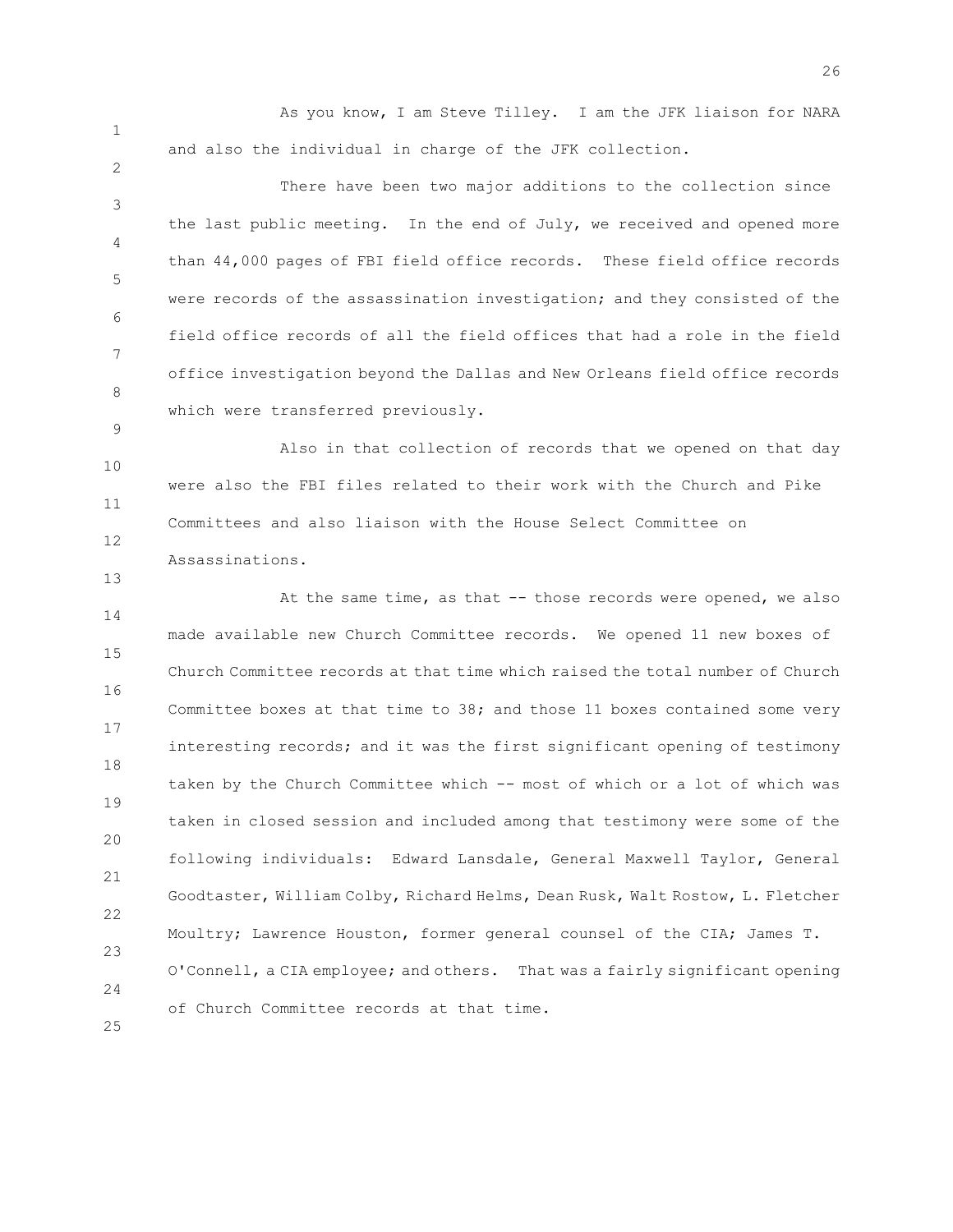1 2 3 4 5 6 7 The second major opening that we had took place September 20, and that was an addition to the records of the Central Intelligence Agency. As I discussed with the Board before, part of what we called the segregated collection of CIA recording, the records brought together by the CIA for the work of the House Select Committee at the time this committee was sitting, records which became known as the segregated collection, part of that were about 72 or 73 rolls of microfilm used by the Select Committee staff and viewed by the staff at that time.

9 10 11 When the processing for the JFK Act began, the CIA faced a problem of what to do with that microfilm. What they ended up doing with that microfilm was having it printed off on paper which resulted in 150,000 pages of material.

8

12

16

22

13 14 15 The opening on September 20 was about 70,000 pages of that material, which was transferred to us at that time. The information in there covered a variety of topics; I will just take it from our press release at that time:

17 18 19 20 21 Some of the documents dealt with individuals who had been tied to Lee Harvey Oswald; documents related to the investigation of the Warren Commission; documents relating to the Jim Garrison investigation conducted in New Orleans; and other conspiracy theories. With particular interest, there were documents, a good deal of information really, concerning the activities of Lee Oswald when he was in Mexico City.

23 24 25 But the vast majority of that material, perhaps two thirds of that material dealt with -- was new material. Let me back up by saying some of that material I just described on those other topics was duplicative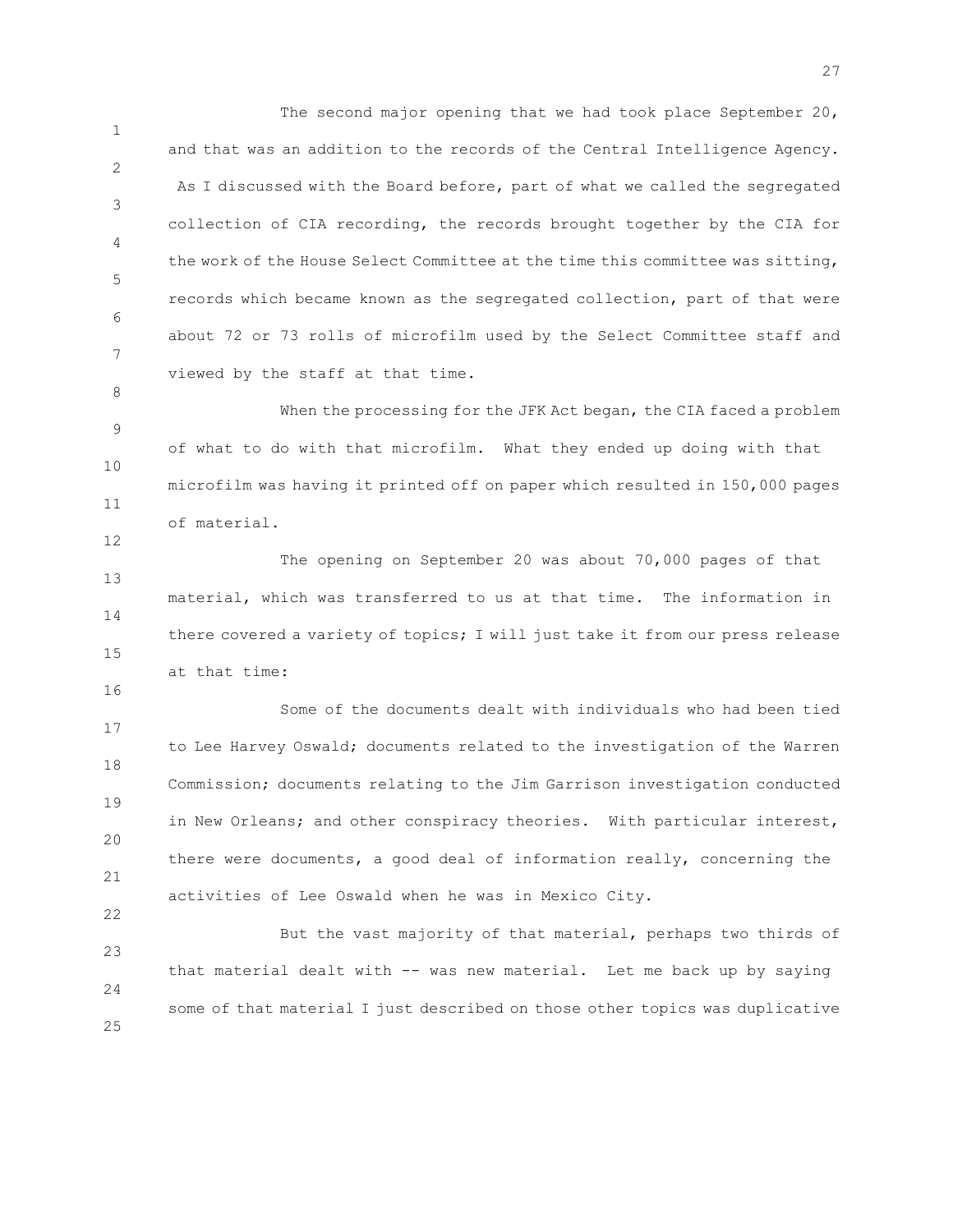1

2

8

15

20

of what had been opened before in the collection. Not all of it, but some of it.

3 4 5 6 7 But the -- perhaps two-thirds of that opening that took place on that day was new material; and this material was primarily from CIA files dealing with the activities of Cuban exile groups; many of the Cuban exile groups one of which was the Cuban Revolutionary Council, maybe the most well known, but there were others involved in that. That was about two-thirds of the opening that dealt with those topics.

9 10 11 12 13 14 We just received a  $--$  we are, in fact, in the process today of receiving a third group of records which has not been opened yet. Those are the records of the Pike Committee, been transferred out to the Archives today. The Pike Committee records are not very large. There's only three boxes of records. Review has been done by the staff of the House Permanent Select Committee on Intelligence. They have the oversight, the Pike Committee records.

16 17 18 19 Of course, the Pike Committee, like the Church Committee, looked into a number of different issues of which the assassination was only one. Their review has identified these three boxes of materials which have been turned over today. They have also turned over the data disks which, of course, we don't have from some other agencies.

21 22 23 24 25 Those are the items that have been added to the collection since our last meeting. But let me -- I would like to cover a couple of other issues that occurred since that time that I think would be of interest to the Board. First is that in the second week of November, the CIA sent a team of three reviewers to the Ford Library to begin the review of the records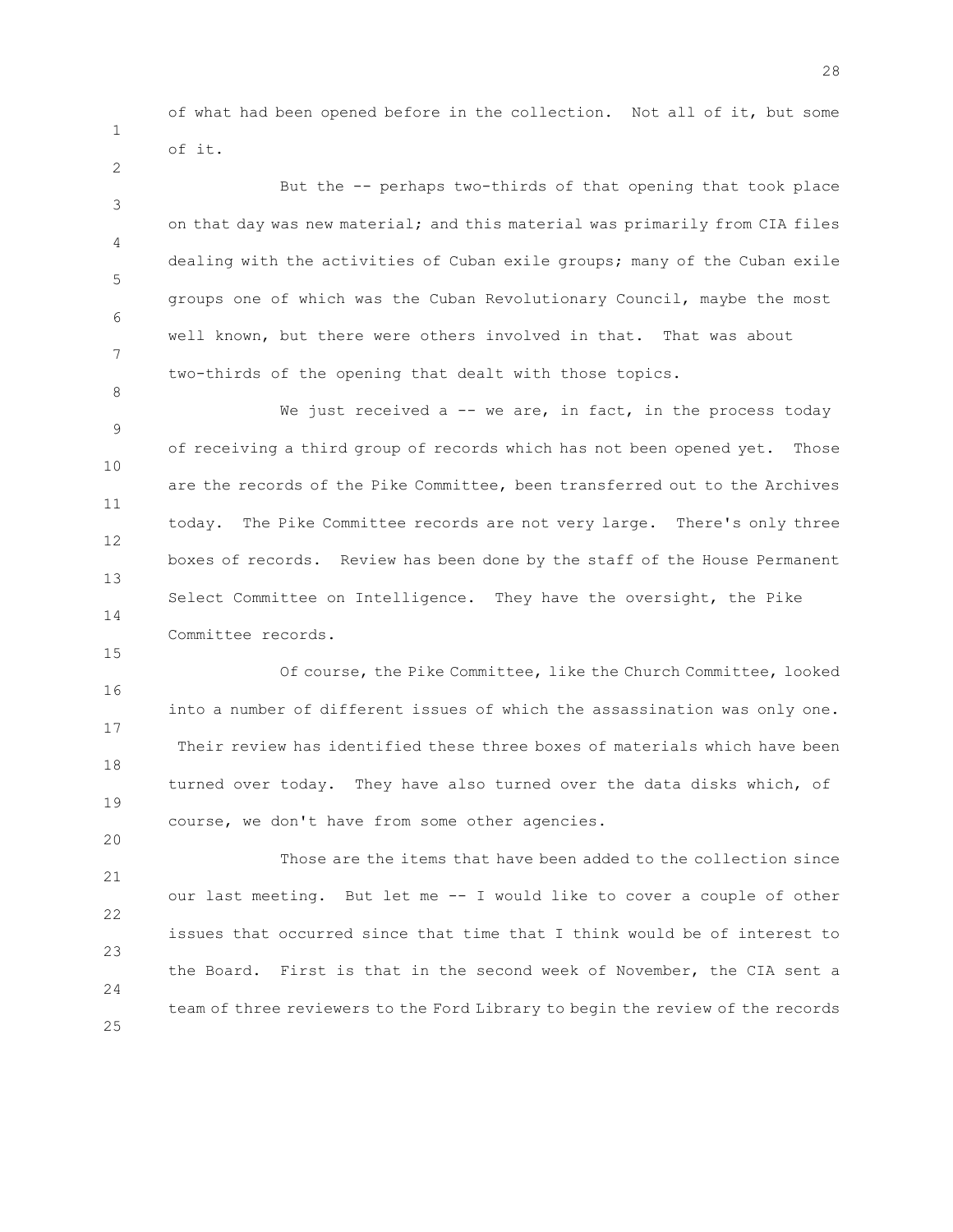of the Rockefeller Commission that had not been opened before.

1

4

10

15

23

2 3 And also to also look at related records that are in the possession of the Ford Library including the records of the White House staff that related to this issue.

5 6 7 8 9 I am informed by the staff of both the CIA and Ford Library that review resulted in the release of many records, that they could open on the spot and have, in fact, been opened by the CIA reviewers, although I have no hard and fast volume figures at this time. The indication I was given was that approximately between one-quarter and one-third the documents have been opened by the reviewers at that site.

11 12 13 14 My recollection is there are approximately 11- to 12,000 pages of records to be reviewed out there. So that is a good bit of material. Other documents after the CIA review need to be coordinated with other agencies, particularly with the FBI and NSC. That coordination is being started by the staff of the Ford Library.

16 17 18 19 20 21 22 The documents have been opened and will be copied in the next few weeks and provided to the staff of the Archives for inclusion in the collection. So we hope to have those materials shortly. The last object I would like to mention is the fact that the Archives has recently changed the software which has run our database, our searching database at the Archives out in College Park. We now have been able to come up with a program which is now able to search the database much more rapidly than we were able to before.

24 25 As you are aware, as several in the audience are aware, the search process was rather slow the way it was before, often taking as long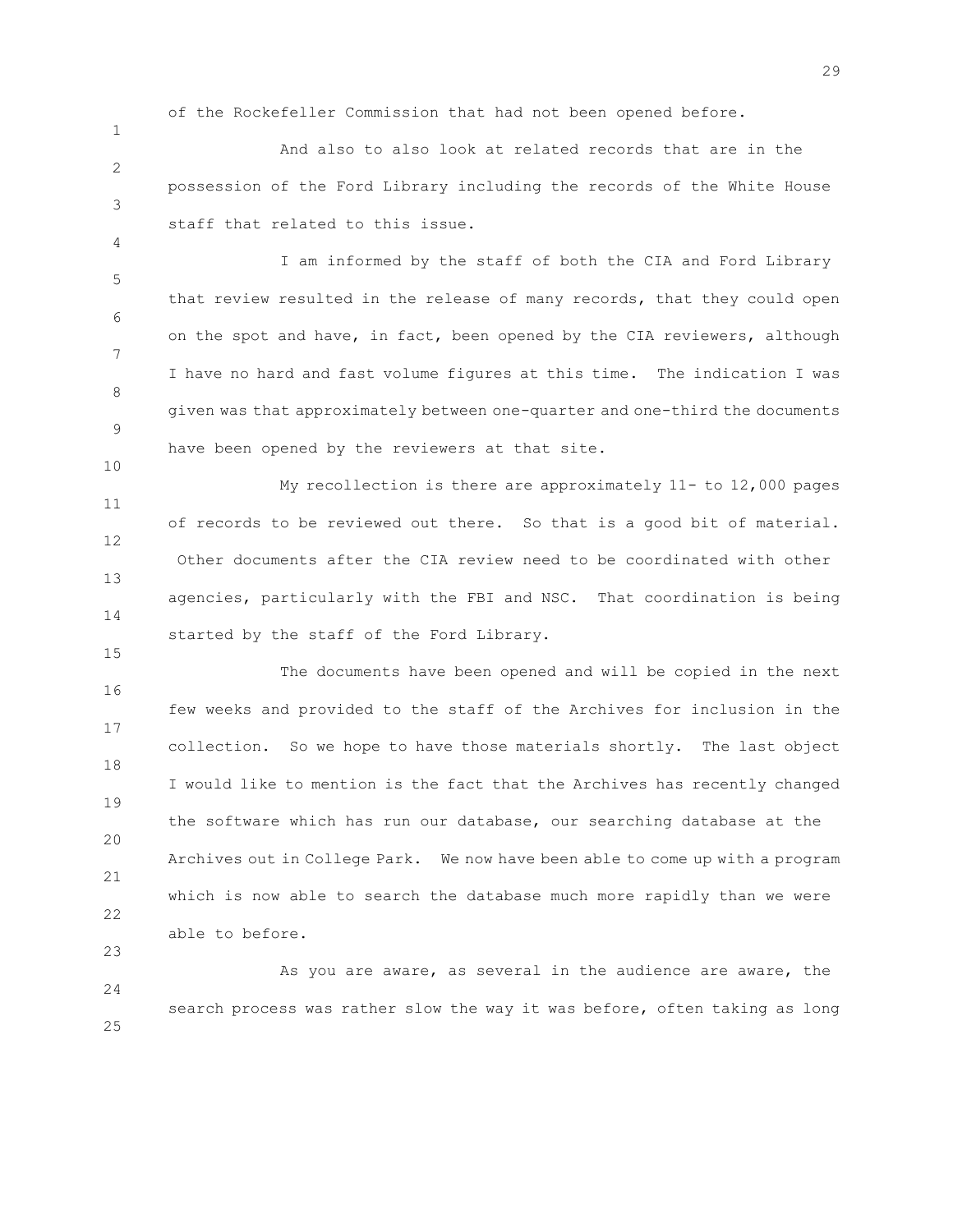as -- actually almost every search took approximately 20 minutes as the program sequentially went through the documents sequentially. The new software we are running now is able to conduct even the most complicated searches within five seconds. Obviously, increasing the efficiency of our staff to be able to search for records and to provide service to the general public and others.

8 So this is very, very good news for us. And I think for the public, too. So the database is coming along to where it can be a great deal of -- much more efficient use of it can be made by the public.

10 11 12 13 14 15 We continue to work toward making the database available to the public in our reading rooms out at the new building. I was informed yesterday that the server, the computer server which will make that possible has arrived and the process for establishing that on our network has begun; and, hopefully, within a couple of months -- hopefully -- we will have a terminal or two set up in the research room so the public can search the database itself and don't have to work through my office any more.

17 18 19 20 21 The final step of that process will be somewhere down the line eventually the database will be available on the Internet or some other service of that sort where it will be searchable across the Nation. So there is progress being made on that issue also, and it is substantive progress finally we are able to announce. So that is the status of the situation, Mr. Chairman.

CHAIRMAN TUNHEIM: Questions? David?

24 MR. MARWELL: Yes. You mentioned before some agencies have not supplied you with diskettes yet.

25

22

23

1

2

3

4

5

6

7

9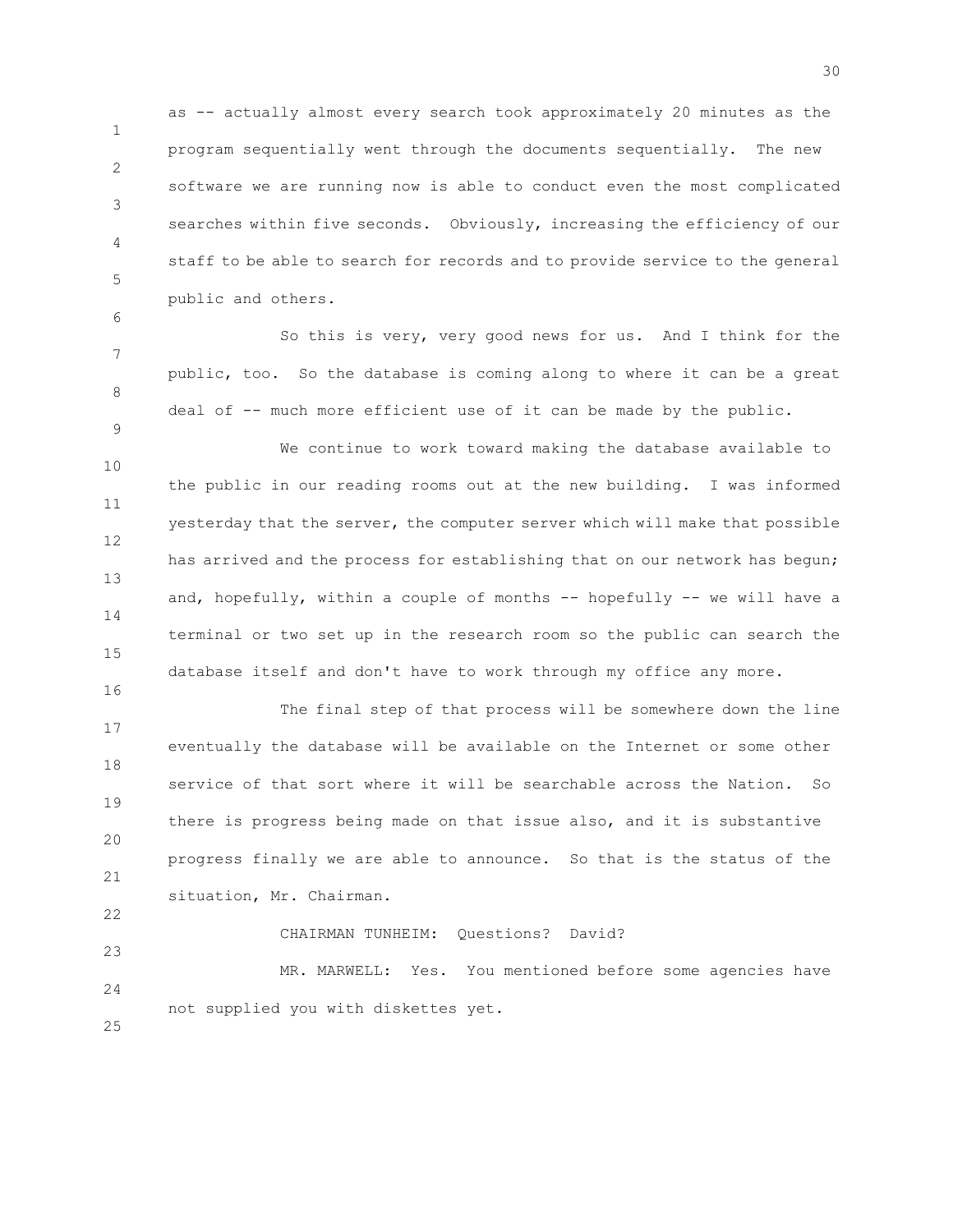MR. TILLEY: That's correct.

1

14

15

18

21

2 3 4 5 6 7 8 9 MR. MARWELL: What is the status of that problem? MR. TILLEY: The major problem there is with the CIA. We have no diskette from the CIA. Sometime ago, earlier this year, they provided us with two sample disks. We looked at them and had a meeting with them, telling them where they needed to make changes as far as they had incorrect information in some of the fields and then -- they needed to change the programming to make it look like the other record identification forms we had in the collection. We have been back to them on that. We have been in contact

10 11 12 13 with them on the issue, but still we have not received any data disks from them at this time. So there are no CIA records -- CIA-originated documents within the collection at this time. We are pursuing that; but there is still nothing on that.

MS. NELSON: You mean nothing in the database?

16 17 MR. TILLEY: In the database. We have the collection. We have made traditional finding aids for those records so we can, in fact, search them.

19 20 MR. MARWELL: With the exception of the CIA, are there records in the collection not listed in the database with the exception of the CIA records?

22 23 24 25 MR. TILLEY: The most recent FBI accessions don't have disks yet. What has happened with the FBI is that they give us their disks in segments; so we are waiting for the -- they have a checking process they go through. As they finish major blocks of their records they then turn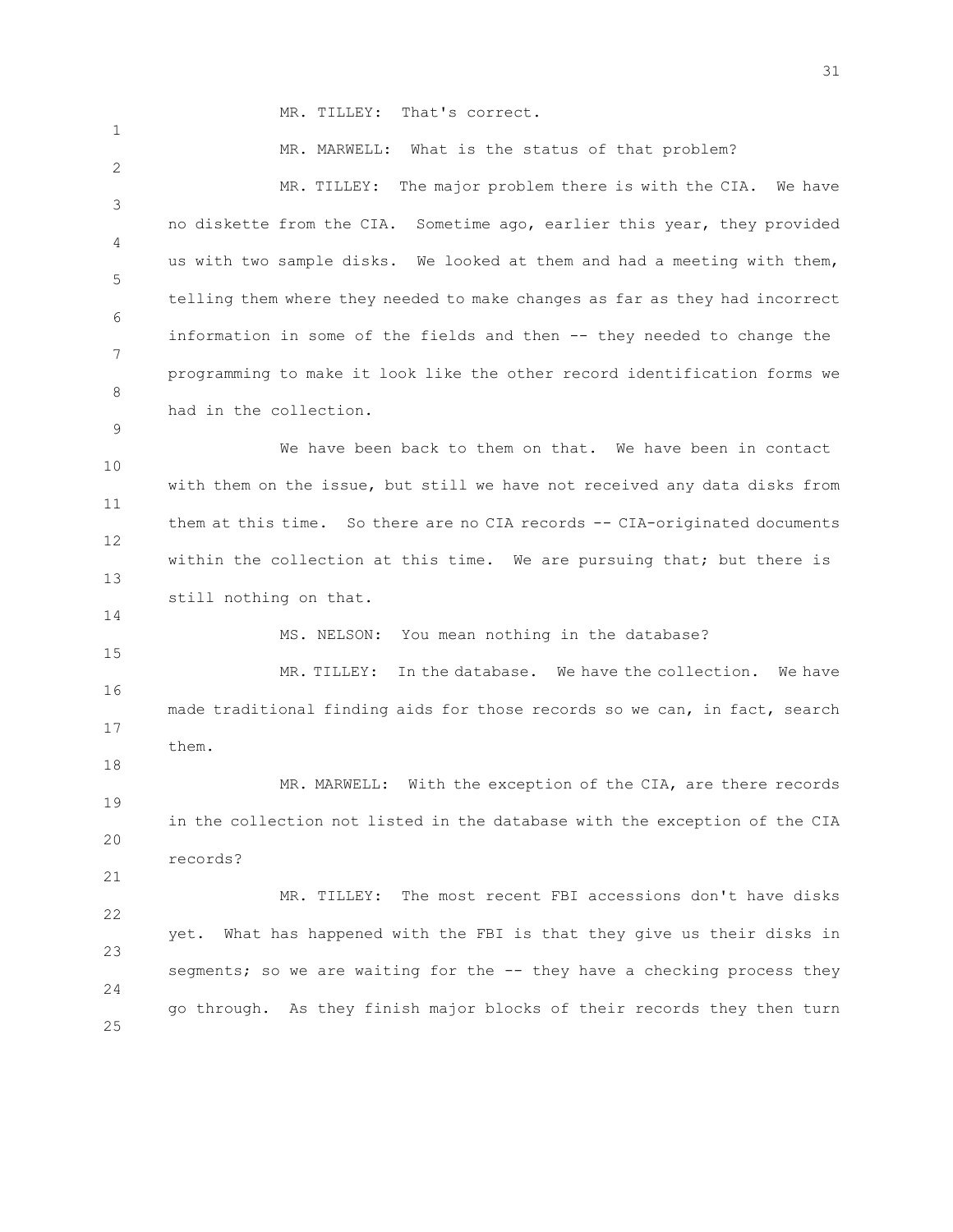over the disks to us so we are always a little ahead on records as opposed to disks with them.

1

2

3 4 5 6 7 8 9 10 11 12 13 14 15 16 17 18 19 20 21 22 23 24 25 MR. MARWELL: It is very useful for us to have that data so we can plan our own review process, so we know the scope of the problem, how many records are postponed and for what reasons. MR. TILLEY: Well, we have no Church Committee disks either for the records of the Church Committee. My understanding from the staff up there is they are still working on it. They have a small amount of terms to review. When that review is completed, they will be turning over their data disks. But the Church Committee records we have no data disks. MR. MARWELL: With the new system, will you be getting the disks? The same format? MR. TILLEY: It will not affect that at all. MR. MARWELL: We can get them as soon as they are available? MR. TILLEY: Yes. MS. NELSON: Who reviews the Church Committee and the Pike Committee? Is it the current staff? MR. TILLEY: The staff of the Senate Select Committee on Intelligence, the Church Committee. MS. NELSON: Which part of the staff? You see what I mean? In other words, if a new group of staffers come, as a practical matter, they have to learn -- MR. TILLEY: That could be a problem. MS. NELSON: -- the reviewing. You get into the review process. MR. TILLEY: I have not been in contact with the staff up there.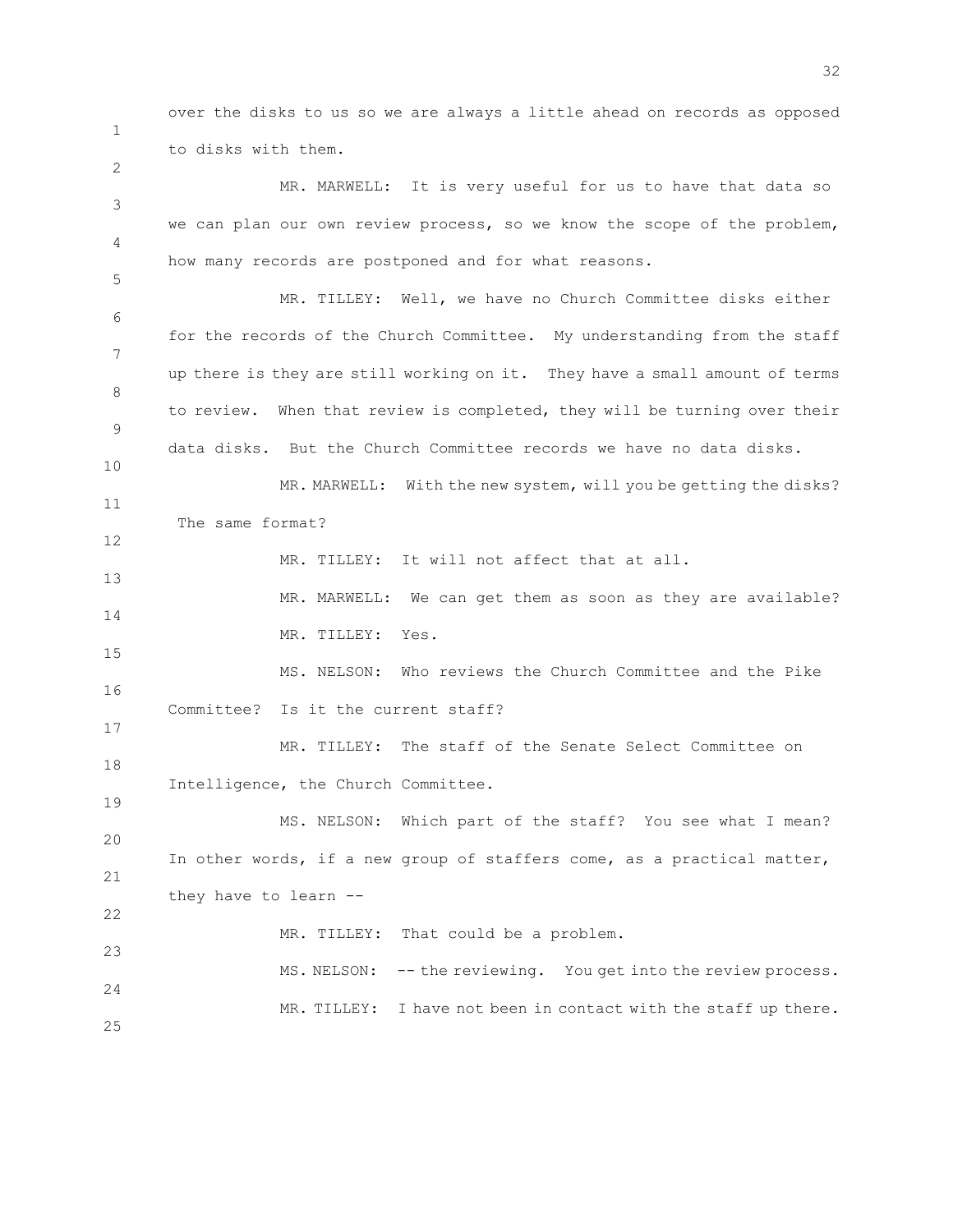1 2 3 4 I do not know if the possible changes on the Hill are -- Capitol Hill are going to have affect on those folks. Basically we dealt with one or two people. Fortunately, the Pike Committee records are completed. So that will not have an affect there. The Church Committee records are virtually completed.

MS. NELSON: It may be they will let those people stay there. I don't know why they wouldn't. That can delay, having new reviewers.

8 MR. TILLEY: Absolutely. To start over would be a real down. That's for sure.

10 CHAIRMAN TUNHEIM: Steve, how many researchers are out using the collection each week?

12 13 14 15 MR. TILLEY: The number varies. Some weeks, frankly, we don't not have many people in the building at all. We might have one or two researchers and that's all. But two weeks ago we were full. We had about six to eight people there, all of whom are experienced researchers, making rather inordinate demands upon us it would seem at times.

17 18 19 20 We had three people show up this week; three ladies came in from Florida I believe whom I had never spoken to before. They just showed up. They spent four days going through the records. Obviously had done their homework, had very specific questions, very specific list of individuals that they were interested in.

22 23 Luckily, we had a much faster data base which allowed us to do the searches for them in a very quick order and provide the service for them.

At -- some of the other researchers we have had have been the

25

24

21

5

6

7

9

11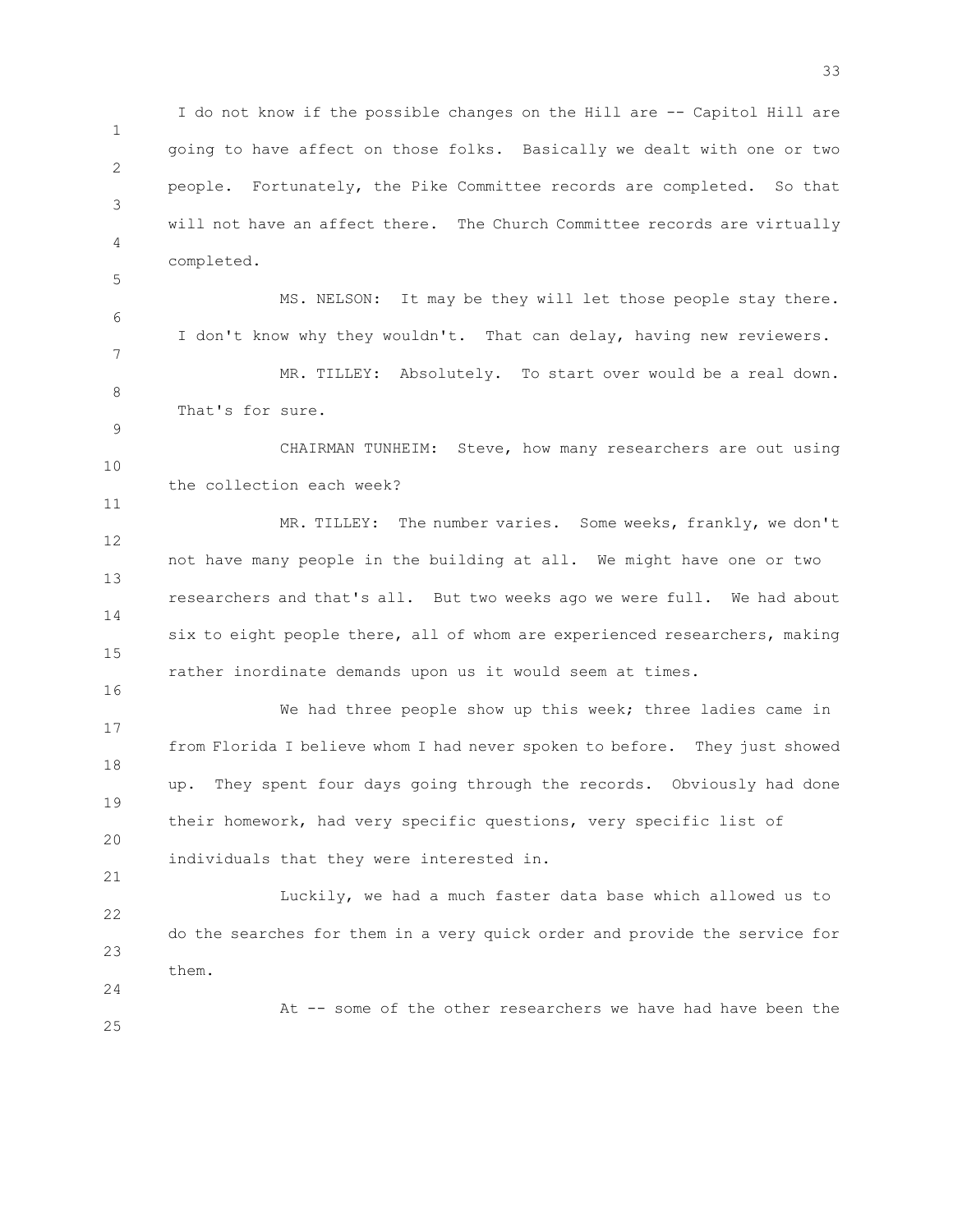1

2

8

10

16

19

people we have dealt with for over the last 16 to 18 months on a regular basis. It varies. But it is a steady -- has been steady.

3 4 5 6 7 The other thing that doesn't change is the written inquiries. We are on a -- last year, we received 607 written inquiries, last fiscal year, the fiscal year just ended in September of this year. We are on a pace this year for 900 written inquiries this year. So the interest at least among the general public who write in to us as opposed to coming into the building seems to be on the increase.

9 MR. GRAFF: Did it pick up after the recent showing of the Oliver Stone movie? Are you sensitive to that kind of thing?

11 12 13 14 15 MR. TILLEY: I don't think that had a -- the week we were very busy were many of our regular researchers who came back and following up on some things. Interestingly enough, what one individual was doing was following up leads on a recently-published book which had a chapter that dealt with the assassination. So he was following up on some leads from the footnotes in that book.

17 18 So it is interesting what brings the researchers in. But I don't think the movie really brought in so many people as just the verities of the way things are done.

20 21 22 23 24 25 MR. JOYCE: Steve, I know when the legislation was passed you had a number of meetings with departmental and agency liaisons to get background implementation of the act. Obviously, in the cases of those agencies with large volumes of records, they come in on an incremental basis. Are there agencies or government units from which you expect a large influx of material or that you anticipated additional holdings from at any time?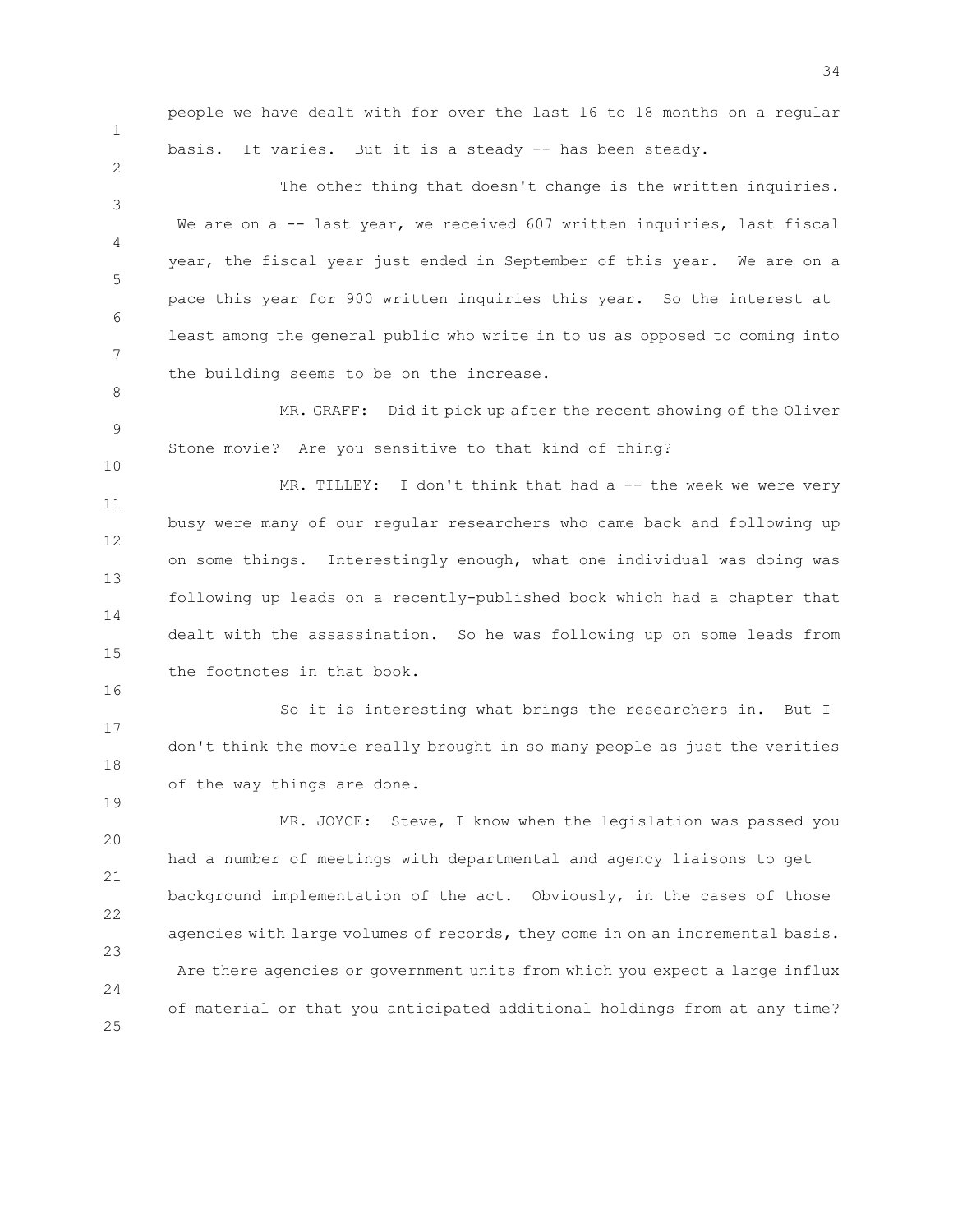1 MR. TILLEY: Well, obviously we still have FBI records which will be coming in.

2

3

8

15

18

20

MR. JOYCE: Right.

4 5 6 7 MR. TILLEY: We still have CIA records, perhaps, to come in. Where I am expecting records but I don't know what is going to happen yet is we still have received nothing from the Immigration and Naturalization Service. We know they have records. We have, in fact, been in touch with their staff about the review. Yet we have no records from them.

9 10 11 12 13 14 We still have not received any records from the Department of the Army even though we know they are reviewing documents. We provided them with data disks in September of last -- September of 1992. Yet we still have received nothing from -- September of 1993. I am sorry. September of 1993. We still have no records from them. At the time they told us they only had five feet; so it is not like it is an inordinate amount of material.

16 17 There are agencies we are expecting records from; records, frankly, there is a great deal of interest in, expressed by the research public about those records.

19 MR. JOYCE: You have not had contact with any of these in the recent past, I take it?

21 22 23 24 MR. TILLEY: No. I don't spend a lot of time bugging these people about where things are. I make periodic phone calls occasionally to some agencies to see where things are going. I don't spend a lot of time doing that.

MR. JOYCE: I think that is of importance to us.

25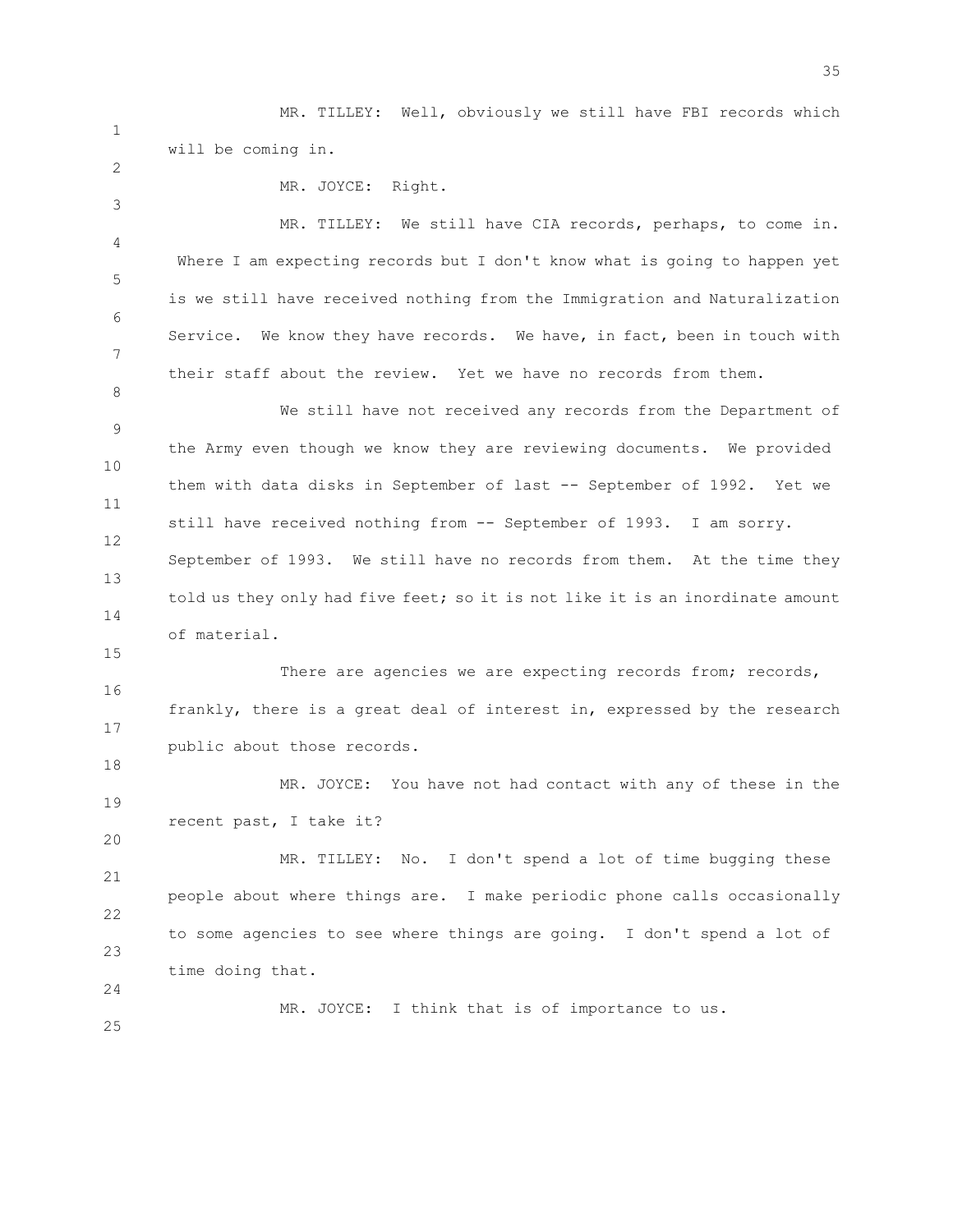1 2 3 4 5 6 7 8 9 10 11 12 13 14 15 16 17 18 19 20 21 22 23 24 MR. TILLEY: The Board has a role in that. The Archives has been careful of our role as a policeman, if you will, of enforcing the statute. We provided advice and the information that was needed and beyond that, we have let the agency pretty much make the decisions as to how they want to work on these programs. CHAIRMAN TUNHEIM: It is up to us to take on the role of bugging people. MR. TILLEY: I hope so. MR. JOYCE: Right. CHAIRMAN TUNHEIM: Give me, Steve, just a characterization of the total scope of the collection at this point in time, total documents, pages, cubic feet, an estimate of just where the total collection is? MR. TILLEY: I think we are probably getting close to 1,500 cubic feet of records and over 3 million pages with some of the more recent influx of material. By archival standards, a collection, if you will, in many respects; but one that -- where there is so much interest in individual documents that it is sort of a different type of research that we are doing here where people know about something, they have heard about something, and it is our job to try to find it. Often we are talking about one document or a document they are not even sure exists in many instances. But we really have not had that much increase in the last few months. We have been getting small amounts of material but nothing really exploded. I think the explosion in the size of the collection is probably going to be more a factor of this Board's work as opposed to anything else that is going on out there right now.

25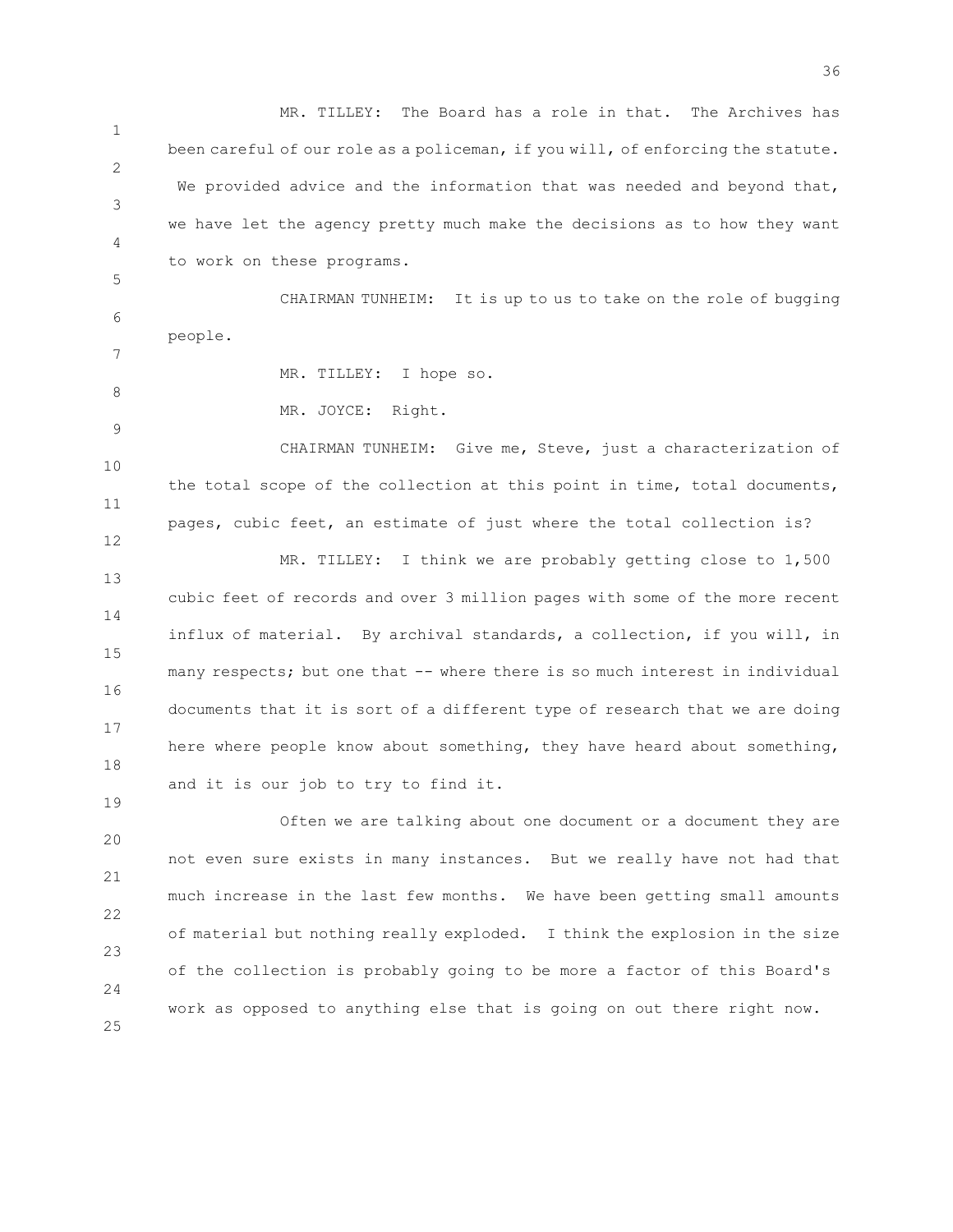1 2 The records that are still being reviewed are fairly small. I think we have the major groups of records that are out there already as part of this collection.

4 5 CHAIRMAN TUNHEIM: Do you have any current estimate of the number of pages on which postponements have occurred? In what you have right now?

7 8 9 10 11 12 13 14 15 MR. TILLEY: Mr. Chairman, I would not like to make an estimate on that really because I simply don't know. There's been so many pages where there simply are portions deleted; and I'm not really sure about in some instances how many pages a postponed document has because the withdrawal notice doesn't give that. But I will say this, that I have a large amount of material that has been sent to me by the CIA in the last couple of months that has been released under -- after coordination with other agencies or follow-up on their own investigation; so there are documents coming to me that have been previously postponed that now have been opened in a later review process and those documents will be added to the collection.

17 So there is some movement on that front also. But that is a very minor percentage of the matters still out for postponement.

CHAIRMAN TUNHEIM: Further questions for Steve?

[No response.]

3

6

16

18

19

20

21 22 23 24 25 MS. NELSON: The written requests, Steve, that you get, are they for information on documents? Do the people want you to send them documents? That is to say there are two different kinds of requests: the kind that wanted to burden you with doing their research and the kind that don't. What are the nature of the requests? Very sophisticated?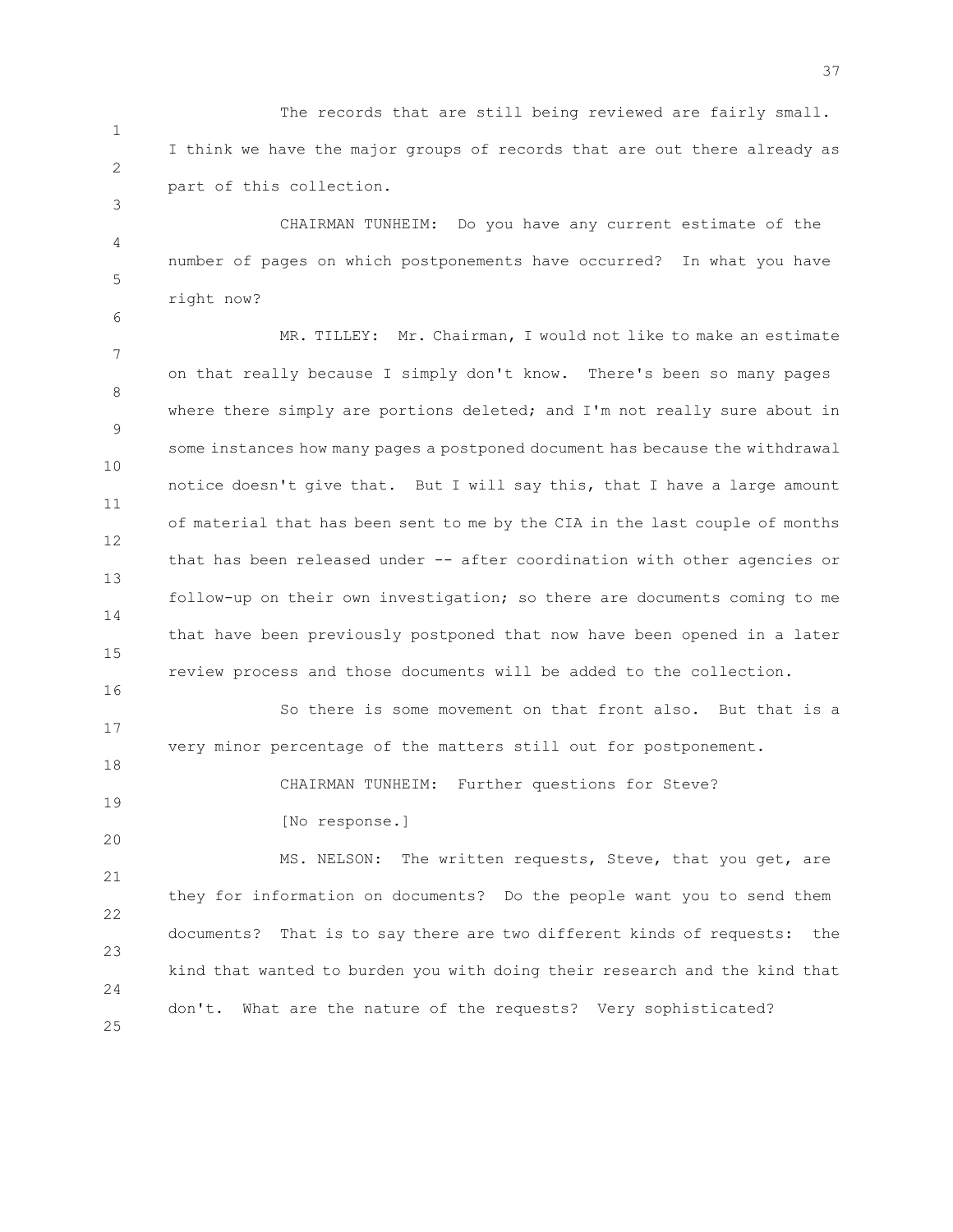1 2 3 4 5 6 7 8 9 10 11 12 13 14 15 16 17 18 19 20 21 22 23 24 25 MR. TILLEY: A large majority are fairly specific requests asking for documents about certain individuals or events. MS. NELSON: So they are quite answerable? MR. TILLEY: Yes. For the most part, the people who write to us are fairly knowledgeable about the events surrounding the assassination and have done their homework to a certain extent. MS. NELSON: So the responses are time consuming? MR. TILLEY: Yes. I would say the number of requests we can answer with a -- we do have form responses. We have a couple of general form responses, but the percentage that can be answered by that is very small. Most of them are substantive responses. CHAIRMAN TUNHEIM: Okay. Thank you, Steve. Appreciate it, as always, your help and advice for this Board. As we approach the time where we are going to begin as a Board the process of reviewing documents, one of the priorities that we are going to give as the statute suggests that we give is a priority to records that have been the subject of FOIA requests. We are in the process of trying to make sure we have a complete catalogue of all such potential records so we can give them priority. If anyone knows of FOIA requested documents that should be part of this priority that the Board gives, I would ask you to let the Board's staff know about that. It is important, I think, for a number of reasons, not the least of which the law requires to us do so and also because I think it will assist agencies which have FOIA requests before them. Again, in terms of our plans for the next several months, we